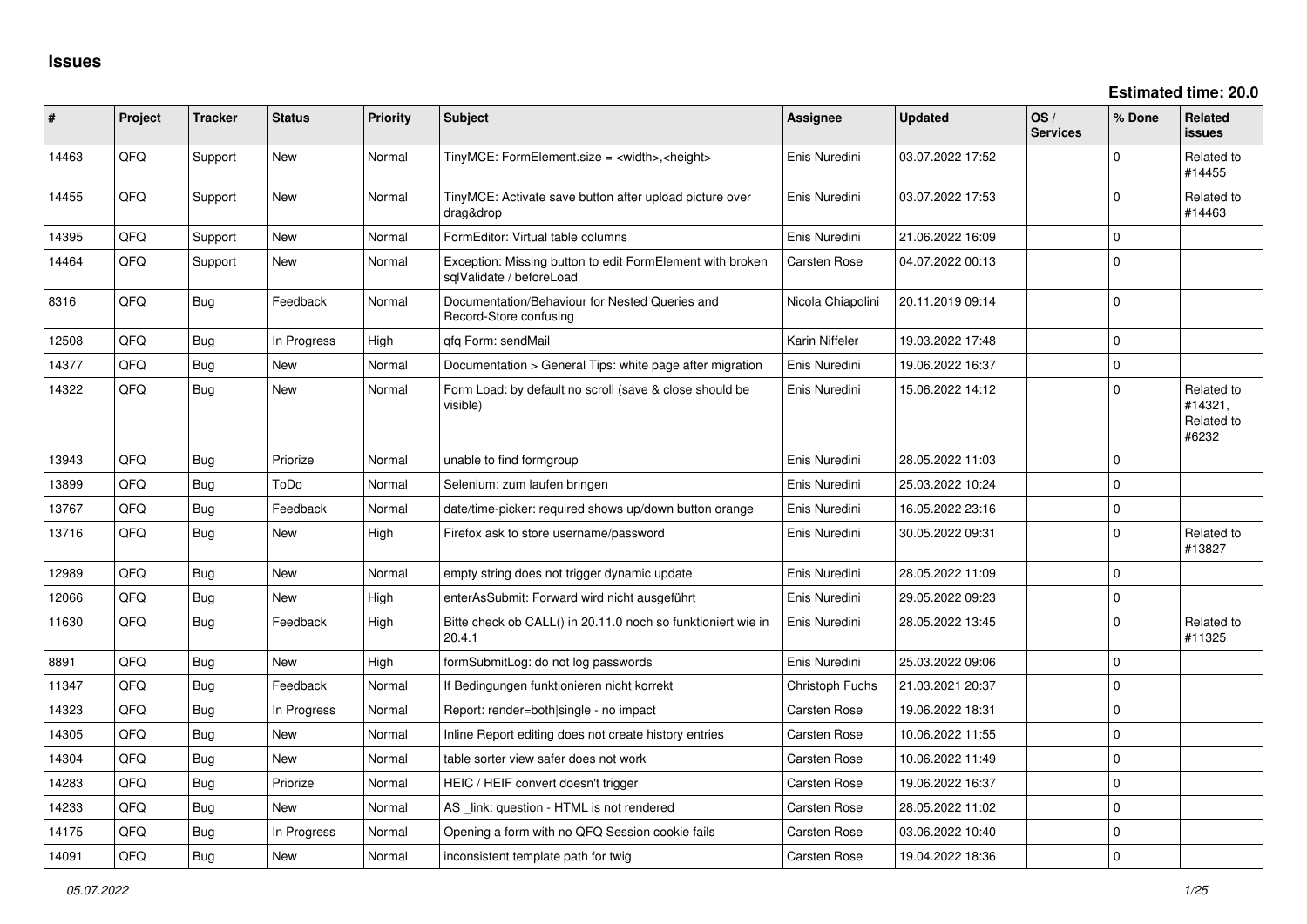| #     | Project | <b>Tracker</b> | <b>Status</b> | <b>Priority</b> | Subject                                                                                                                                             | Assignee     | <b>Updated</b>   | OS/<br><b>Services</b> | % Done      | Related<br><b>issues</b>                      |
|-------|---------|----------------|---------------|-----------------|-----------------------------------------------------------------------------------------------------------------------------------------------------|--------------|------------------|------------------------|-------------|-----------------------------------------------|
| 14077 | QFQ     | Bug            | <b>New</b>    | Normal          | As _link: Attribute 'class' missing by r:1 and r:3 - but should<br>set                                                                              | Carsten Rose | 28.05.2022 11:02 |                        | 0           | Related to<br>#5342,<br>Related to<br>#4343   |
| 13706 | QFQ     | Bug            | <b>New</b>    | Normal          | Wrong CheckType in FieldElement LastStatus of Form Cron                                                                                             | Carsten Rose | 21.01.2022 18:20 |                        | 0           |                                               |
| 13659 | QFQ     | <b>Bug</b>     | <b>New</b>    | Normal          | wrong sanitize class applied to R-store                                                                                                             | Carsten Rose | 15.01.2022 14:23 |                        | $\Omega$    |                                               |
| 13592 | QFQ     | Bug            | <b>New</b>    | Normal          | QFQ Build Queue: das vergeben von Tags klappt nicht. Es<br>werden keine Releases gebaut.                                                            | Carsten Rose | 19.03.2022 17:45 |                        | $\Omega$    |                                               |
| 13460 | QFQ     | <b>Bug</b>     | <b>New</b>    | Normal          | Doc: Password set/reset  password should not processed<br>with 'html encode'                                                                        | Carsten Rose | 19.03.2022 17:46 |                        | $\Omega$    |                                               |
| 13451 | QFQ     | <b>Bug</b>     | <b>New</b>    | Normal          | Character Counter / Max Character: Problem in Safari                                                                                                | Carsten Rose | 15.04.2022 17:18 |                        | 0           |                                               |
| 13332 | QFQ     | <b>Bug</b>     | <b>New</b>    | Normal          | Multi Form: Required Felder werden visuell nicht markiert.                                                                                          | Carsten Rose | 19.03.2022 17:47 |                        | $\Omega$    |                                               |
| 13331 | QFQ     | Bug            | <b>New</b>    | Normal          | Multi Form: Clear Icon misplaced                                                                                                                    | Carsten Rose | 19.03.2022 17:47 |                        | 0           |                                               |
| 12974 | QFQ     | <b>Bug</b>     | <b>New</b>    | High            | Sanitize Queries in Action-Elements                                                                                                                 | Carsten Rose | 07.12.2021 17:19 |                        | $\Omega$    |                                               |
| 12716 | QFQ     | <b>Bug</b>     | <b>New</b>    | Normal          | template group: Pattern only applied to first instance                                                                                              | Carsten Rose | 19.03.2022 17:47 |                        | $\Omega$    |                                               |
| 12714 | QFQ     | <b>Bug</b>     | <b>New</b>    | Normal          | Conversion of GIF to PDF broken when GIF contains Alpha.                                                                                            | Carsten Rose | 19.03.2022 17:49 |                        | 0           |                                               |
| 12702 | QFQ     | <b>Bug</b>     | <b>New</b>    | High            | templateGroup: broken in multiDb Setup                                                                                                              | Carsten Rose | 14.12.2021 16:02 |                        | $\Omega$    |                                               |
| 12670 | QFQ     | Bug            | <b>New</b>    | High            | Dropdown-Menu classes können nicht mehr angegeben<br>werden                                                                                         | Carsten Rose | 07.12.2021 17:19 |                        | $\Omega$    |                                               |
| 12581 | QFQ     | Bug            | <b>New</b>    | Normal          | Form.forward=close: Record 'new' in new browser tab ><br>save (& close) >> Form is not reloaded with new created<br>record id and stays in mode=new | Carsten Rose | 19.03.2022 17:48 |                        | 0           |                                               |
| 12546 | QFQ     | Bug            | Feedback      | Normal          | Branch 'Development' - Unit Tests mit dirty workaround<br>angepasst                                                                                 | Carsten Rose | 19.03.2022 17:48 |                        | $\Omega$    |                                               |
| 12545 | QFQ     | Bug            | <b>New</b>    | Urgent          | sql.log not created / updated                                                                                                                       | Carsten Rose | 14.12.2021 16:02 |                        | $\Omega$    |                                               |
| 12520 | QFQ     | Bug            | <b>New</b>    | Normal          | Switch FE User: still active even FE User session expired                                                                                           | Carsten Rose | 19.03.2022 17:48 |                        | $\Omega$    |                                               |
| 12513 | QFQ     | <b>Bug</b>     | <b>New</b>    | High            | Implement server side check of maxlength                                                                                                            | Carsten Rose | 07.12.2021 17:19 |                        | 0           |                                               |
| 12512 | QFQ     | Bug            | <b>New</b>    | Normal          | Some MySQL Installation can't use 'stored procedures'                                                                                               | Carsten Rose | 19.03.2022 17:48 |                        | 0           |                                               |
| 12468 | QFQ     | <b>Bug</b>     | New           | Urgent          | Form: update Form.title after save                                                                                                                  | Carsten Rose | 03.05.2021 21:12 |                        | $\Omega$    |                                               |
| 12463 | QFQ     | <b>Bug</b>     | ToDo          | High            | QFQ Function: 'function' and 'sql' on same level - output of<br>sql is shown two times.                                                             | Carsten Rose | 15.12.2021 16:31 |                        | $\Omega$    |                                               |
| 12395 | QFQ     | <b>Bug</b>     | ToDo          | High            | QFQ Function: Result two times shown                                                                                                                | Carsten Rose | 18.02.2022 08:59 |                        | 0           |                                               |
| 12327 | QFQ     | <b>Bug</b>     | New           | Normal          | Copy to clipboard: Glyphicon can not be changed                                                                                                     | Carsten Rose | 27.12.2021 17:59 |                        | $\mathbf 0$ |                                               |
| 12325 | QFQ     | <b>Bug</b>     | Priorize      | Normal          | MultiDB form.dblndex not working for report syntax                                                                                                  | Carsten Rose | 07.09.2021 13:37 |                        | 0           | Related to<br>#12145,<br>Related to<br>#12314 |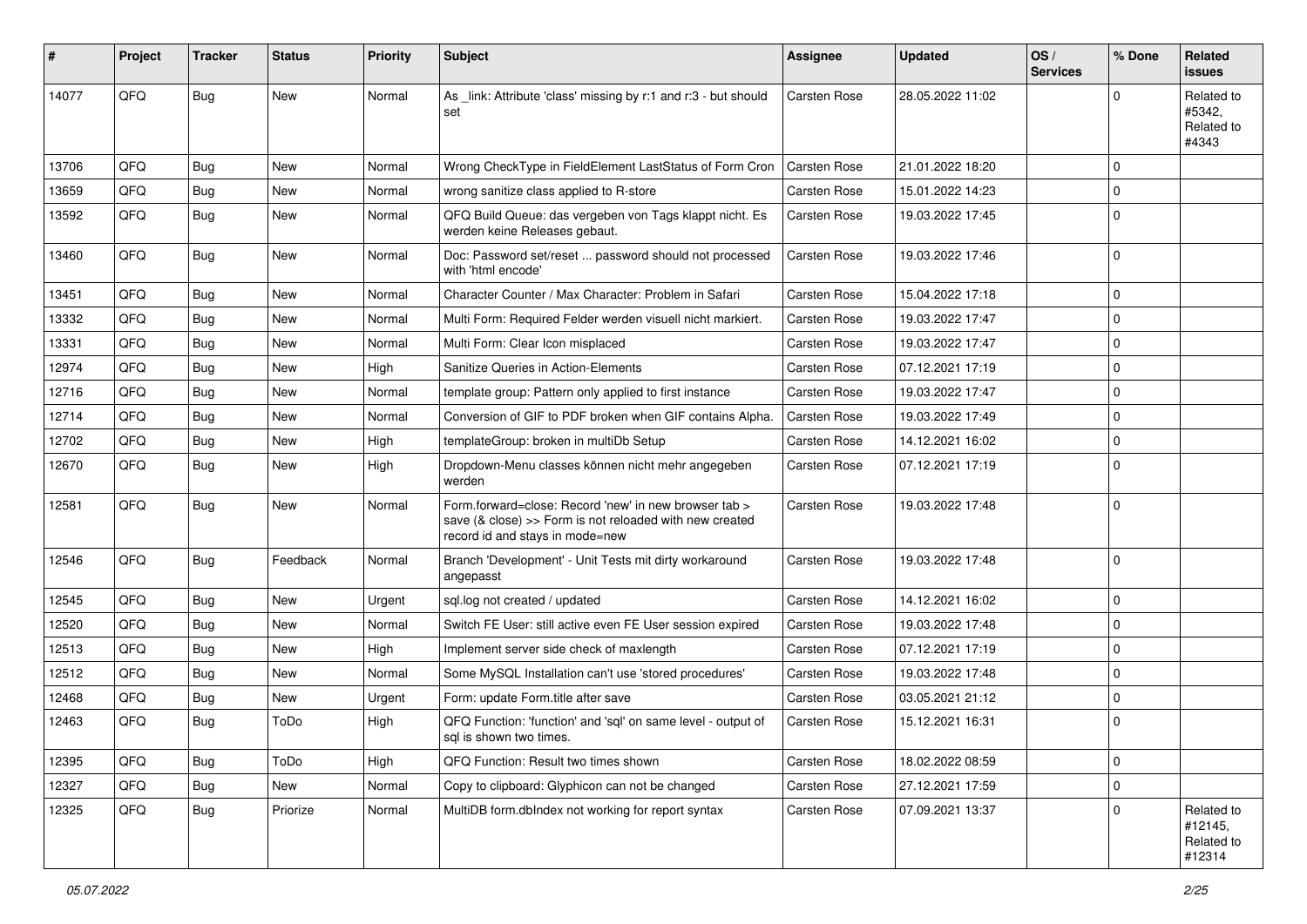| #     | Project | <b>Tracker</b> | <b>Status</b> | <b>Priority</b> | <b>Subject</b>                                                                          | <b>Assignee</b> | <b>Updated</b>   | OS/<br><b>Services</b> | % Done      | Related<br><b>issues</b>                                                                                                       |
|-------|---------|----------------|---------------|-----------------|-----------------------------------------------------------------------------------------|-----------------|------------------|------------------------|-------------|--------------------------------------------------------------------------------------------------------------------------------|
| 12187 | QFQ     | <b>Bug</b>     | New           | Normal          | Trigger FormAsFile() via Report: probably problem with multi   Carsten Rose<br>DB setup |                 | 20.03.2021 21:20 |                        | $\mathbf 0$ |                                                                                                                                |
| 12133 | QFQ     | Bug            | <b>New</b>    | Normal          | NPM, phpSpreadSheet aktualisieren                                                       | Carsten Rose    | 15.03.2021 09:04 |                        | $\mathbf 0$ |                                                                                                                                |
| 12045 | QFQ     | <b>Bug</b>     | New           | Normal          | templateGroup afterSave FE: Aufruf ohne<br>sqlHonorFormElements funktioniert nicht      | Carsten Rose    | 18.02.2021 16:33 |                        | $\pmb{0}$   |                                                                                                                                |
| 12040 | QFQ     | <b>Bug</b>     | <b>New</b>    | Normal          | FE Mode 'hidden' für zwei FEs auf einer Zeile                                           | Carsten Rose    | 18.02.2021 10:13 |                        | $\mathbf 0$ |                                                                                                                                |
| 11752 | QFQ     | <b>Bug</b>     | New           | Normal          | checkbox renders multiple input elements with same name                                 | Carsten Rose    | 17.12.2020 14:58 |                        | $\pmb{0}$   | Related to<br>#11750                                                                                                           |
| 11695 | QFQ     | <b>Bug</b>     | New           | Normal          | MultiForm required FE Error                                                             | Carsten Rose    | 04.12.2020 13:34 |                        | $\mathbf 0$ |                                                                                                                                |
| 11668 | QFQ     | <b>Bug</b>     | New           | Normal          | Play function.sql - problem with mysql                                                  | Carsten Rose    | 03.05.2021 20:48 |                        | $\pmb{0}$   |                                                                                                                                |
| 11667 | QFQ     | <b>Bug</b>     | New           | Normal          | MySQL mariadb-server-10.3: Incorrect datetime value                                     | Carsten Rose    | 03.05.2021 20:48 |                        | $\mathbf 0$ |                                                                                                                                |
| 11517 | QFQ     | <b>Bug</b>     | In Progress   | Normal          | extraButtonInfo Broken for multiple FormElements                                        | Carsten Rose    | 12.05.2022 13:12 |                        | $\pmb{0}$   | Related to<br>#7890,<br>Related to<br>#3811, Has<br>duplicate<br>#10905, Has<br>duplicate<br>#10553, Has<br>duplicate<br>#6779 |
| 11239 | QFQ     | <b>Bug</b>     | <b>New</b>    | Normal          | Radiobutton (plain): horizontales Rendern abhängig vom<br>Datentyp in der Datenbank     | Carsten Rose    | 30.09.2020 18:37 |                        | $\mathbf 0$ |                                                                                                                                |
| 10937 | QFQ     | <b>Bug</b>     | New           | Normal          | Fehler mit abhängigen Select- Feldern beim Positionieren                                | Carsten Rose    | 12.11.2020 23:45 |                        | $\pmb{0}$   |                                                                                                                                |
| 10704 | QFQ     | <b>Bug</b>     | <b>New</b>    | Normal          | wkhtml problem rendering fullCalendar.js / fabric.js >><br>successor: puppeteer         | Carsten Rose    | 12.11.2020 23:45 |                        | $\Omega$    | Related to<br>#5024,<br>Related to<br>#4650,<br>Related to<br>#10715                                                           |
| 10661 | QFQ     | Bug            | In Progress   | Normal          | Typo3 Warnungen                                                                         | Carsten Rose    | 07.09.2021 13:23 |                        | $\mathbf 0$ | Related to<br>#12440                                                                                                           |
| 10658 | QFQ     | <b>Bug</b>     | <b>New</b>    | Normal          | processReadOnly broken                                                                  | Carsten Rose    | 27.05.2020 17:55 |                        | $\mathbf 0$ |                                                                                                                                |
| 10640 | QFQ     | <b>Bug</b>     | <b>New</b>    | High            | TypeAhead Tag: FE editierbar trotz readOnly                                             | Carsten Rose    | 03.05.2021 21:12 |                        | $\mathbf 0$ | Related to<br>#7795                                                                                                            |
| 10588 | QFQ     | Bug            | New           | Normal          | typeahed Tag: Doku anpassen                                                             | Carsten Rose    | 12.11.2020 23:45 |                        | $\mathbf 0$ |                                                                                                                                |
| 10508 | QFQ     | Bug            | <b>New</b>    | High            | Multi Form broken on Multi DB Instance                                                  | Carsten Rose    | 03.05.2021 21:12 |                        | $\mathbf 0$ |                                                                                                                                |
| 10506 | QFQ     | <b>Bug</b>     | <b>New</b>    | High            | Template Group broken on MultiDB instance                                               | Carsten Rose    | 03.05.2021 21:12 |                        | $\mathbf 0$ | Related to<br>#10505                                                                                                           |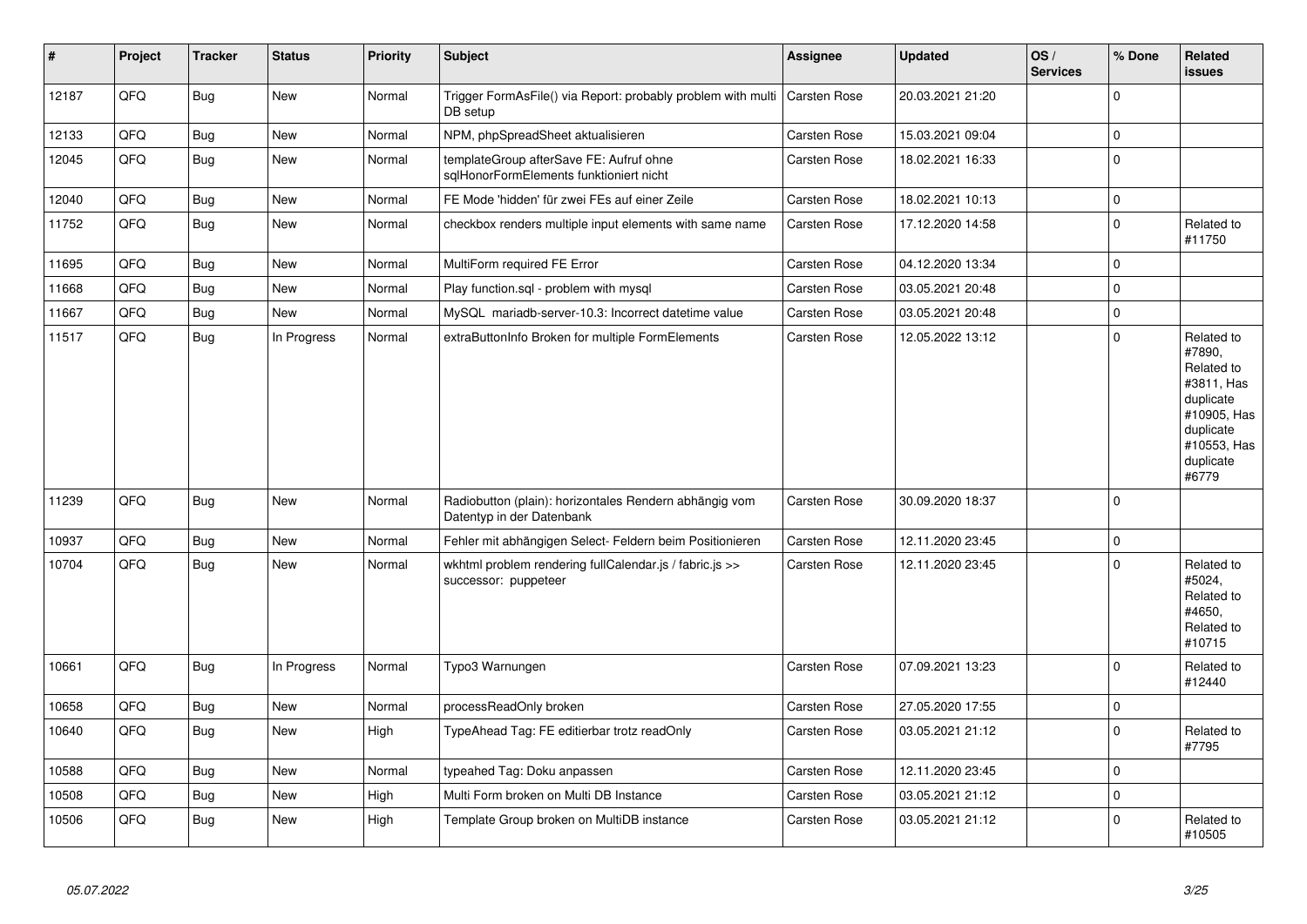| #     | Project | <b>Tracker</b> | <b>Status</b>     | <b>Priority</b> | <b>Subject</b>                                                                                           | <b>Assignee</b> | <b>Updated</b>   | OS/<br><b>Services</b> | % Done              | Related<br><b>issues</b>                                                |
|-------|---------|----------------|-------------------|-----------------|----------------------------------------------------------------------------------------------------------|-----------------|------------------|------------------------|---------------------|-------------------------------------------------------------------------|
| 10322 | QFQ     | Bug            | New               | Normal          | FormElement / Radio: missing column 'enum' >> FE not<br>reported                                         | Carsten Rose    | 07.05.2020 09:37 |                        | $\mathbf 0$         |                                                                         |
| 10082 | QFQ     | Bug            | New               | Normal          | FE.type=SELECT - 'sanatize' Class                                                                        | Carsten Rose    | 07.05.2020 09:36 |                        | $\mathbf 0$         | Related to<br>#10081                                                    |
| 10081 | QFQ     | Bug            | <b>New</b>        | High            | Stale record lock after 'forbidden' character                                                            | Carsten Rose    | 03.05.2021 21:12 |                        | $\Omega$            | Related to<br>#10082,<br>Related to<br>#9789                            |
| 9975  | QFQ     | Bug            | Priorize          | Normal          | Dropdown Menu: 'r:3' broken                                                                              | Carsten Rose    | 01.02.2020 10:13 |                        | $\mathbf 0$         |                                                                         |
| 9958  | QFQ     | Bug            | Priorize          | Normal          | Broken subrecord query: no error message                                                                 | Carsten Rose    | 05.02.2021 15:15 |                        | $\mathbf 0$         |                                                                         |
| 9947  | QFQ     | <b>Bug</b>     | Priorize          | Normal          | Unwanted error message if missing 'typeAheadSqlPrefetch'                                                 | Carsten Rose    | 01.02.2020 10:13 |                        | $\mathbf 0$         |                                                                         |
| 9862  | QFQ     | <b>Bug</b>     | Priorize          | Normal          | Failed writing to sql mail qfq.log should throw an exception                                             | Carsten Rose    | 01.02.2020 10:13 |                        | $\mathbf 0$         |                                                                         |
| 9834  | QFQ     | <b>Bug</b>     | Priorize          | Normal          | Input elements with tag 'disabled' are missing on<br>form-submit: server option 'processReadOnly' broken | Carsten Rose    | 07.12.2021 16:43 |                        | $\mathbf 0$         | Related to<br>#9691,<br>Related to<br>#5305, Has<br>duplicate<br>#12331 |
| 9783  | QFQ     | <b>Bug</b>     | New               | Normal          | Email with special characters                                                                            | Carsten Rose    | 01.02.2020 23:22 |                        | $\mathbf 0$         |                                                                         |
| 9773  | QFQ     | <b>Bug</b>     | New               | Normal          | form.parameter.formModeGlobal=requiredOff                                                                | Carsten Rose    | 01.02.2020 15:56 |                        | $\mathbf 0$         |                                                                         |
| 9669  | QFQ     | Bug            | Some day<br>maybe | Normal          | Checkbox / Template Group: radio/checkbox visible broken<br>after 'add'                                  | Carsten Rose    | 16.06.2021 13:47 |                        | $\mathbf 0$         | Related to<br>#8091                                                     |
| 9534  | QFQ     | <b>Bug</b>     | Priorize          | Urgent          | FE.type=upload: 'Unknown Mode: ID"                                                                       | Carsten Rose    | 03.05.2021 21:14 |                        | $\mathbf 0$         | Related to<br>#9532                                                     |
| 9533  | QFQ     | <b>Bug</b>     | New               | Normal          | FE.type=upload: Check in 'beforeSave' if upload is given                                                 | Carsten Rose    | 01.02.2020 23:22 |                        | $\mathbf 0$         | Related to<br>#11523                                                    |
| 9531  | QFQ     | Bug            | New               | High            | FE File: Dynamic Update / modeSql / required detected<br>even it not set                                 | Carsten Rose    | 11.06.2021 20:32 |                        | $\mathbf 0$         | Related to<br>#12398                                                    |
| 9347  | QFQ     | Bug            | New               | High            | FE.type=upload with dynamic show/hidden: required not<br>detected                                        | Carsten Rose    | 12.06.2021 10:40 |                        | $\mathbf 0$         | Related to<br>#5305,<br>Related to<br>#12398                            |
| 9317  | QFQ     | <b>Bug</b>     | <b>New</b>        | Normal          | FE.type=note: with dynamic show/hidden an empty label<br>causes trouble                                  | Carsten Rose    | 01.02.2020 23:22 |                        | $\mathbf 0$         |                                                                         |
| 9281  | QFQ     | <b>Bug</b>     | Some day<br>maybe | Normal          | Allow STRICT TRANS TABLES                                                                                | Carsten Rose    | 02.01.2021 18:43 |                        | $\mathbf 0$         |                                                                         |
| 9177  | QFQ     | <b>Bug</b>     | New               | Normal          | Bug? QFQ tries to save an action FE, which has real<br>existing column name                              | Carsten Rose    | 01.02.2020 23:22 |                        | $\mathbf 0$         |                                                                         |
| 9173  | QFQ     | <b>Bug</b>     | Priorize          | Urgent          | Stale Record Lock: Firefox                                                                               | Carsten Rose    | 03.05.2021 21:14 |                        | $\mathsf{O}\xspace$ | Related to<br>#9789                                                     |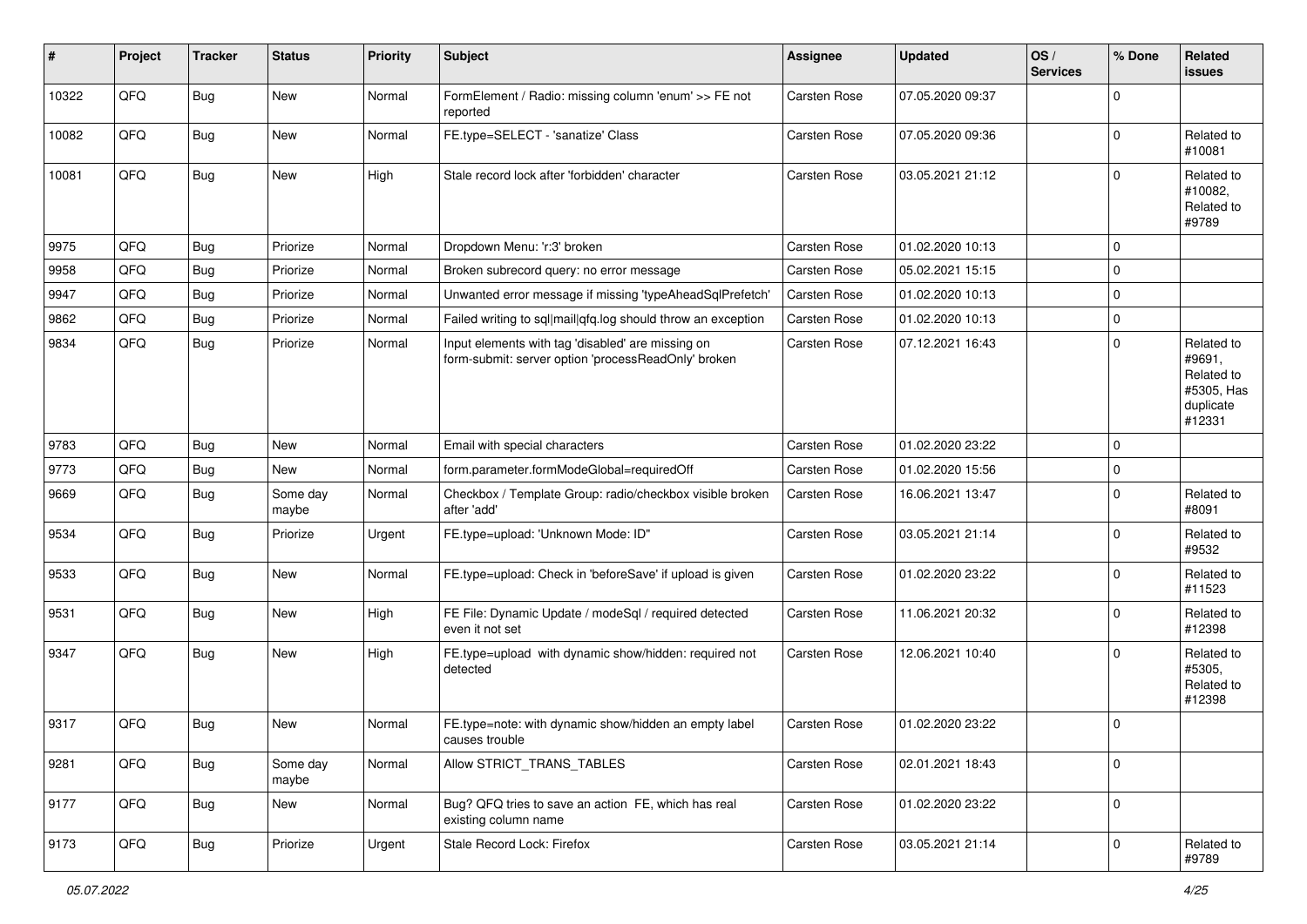| ∥ #  | Project | <b>Tracker</b> | <b>Status</b>     | <b>Priority</b> | <b>Subject</b>                                                                                        | Assignee     | <b>Updated</b>   | OS/<br><b>Services</b> | % Done      | Related<br><b>issues</b>  |
|------|---------|----------------|-------------------|-----------------|-------------------------------------------------------------------------------------------------------|--------------|------------------|------------------------|-------------|---------------------------|
| 9127 | QFQ     | <b>Bug</b>     | <b>New</b>        | Normal          | Error Message: change 'roll over' color - text not readable                                           | Carsten Rose | 01.02.2020 23:22 |                        | $\Omega$    |                           |
| 9121 | QFQ     | <b>Bug</b>     | Priorize          | High            | sip links have r and dblndexData set                                                                  | Carsten Rose | 12.06.2021 10:41 |                        | $\Omega$    |                           |
| 9077 | QFQ     | <b>Bug</b>     | <b>New</b>        | Normal          | typeAheadSql: report broken SQL                                                                       | Carsten Rose | 29.06.2022 22:35 |                        | $\Omega$    | Related to<br>#4018       |
| 9013 | QFQ     | Bug            | New               | Normal          | Error in Twig template not handled                                                                    | Carsten Rose | 20.10.2021 13:43 |                        | $\Omega$    |                           |
| 8668 | QFQ     | Bug            | <b>New</b>        | High            | Pill disabled: dyamic mode 'hidden' not respected - FE is still<br>required                           | Carsten Rose | 03.05.2021 21:14 |                        | $\Omega$    |                           |
| 8431 | QFQ     | Bug            | <b>New</b>        | High            | autocron.php with wrong path                                                                          | Carsten Rose | 03.05.2021 21:14 |                        | $\Omega$    |                           |
| 8106 | QFQ     | Bug            | Some day<br>maybe | Normal          | Dynamic Update: Feld kann nicht auf empty zurückgesetzt<br>werden                                     | Carsten Rose | 11.12.2019 16:01 |                        | $\Omega$    |                           |
| 8083 | QFQ     | <b>Bug</b>     | <b>New</b>        | High            | FormEditor: primary table list does not respect<br>'indexDb={{indexData:Y}}'                          | Carsten Rose | 03.05.2021 21:14 |                        | $\Omega$    | Has<br>duplicate<br>#6678 |
| 8049 | QFQ     | Bug            | <b>New</b>        | Normal          | FE.type=note, column 'value': text moves some pixel to top<br>after save                              | Carsten Rose | 01.02.2020 23:22 |                        | $\Omega$    |                           |
| 8037 | QFQ     | <b>Bug</b>     | Priorize          | Normal          | FE.type=upload (advanced mode): {{slaveId:V}} missing<br>during dynamic update                        | Carsten Rose | 01.02.2020 10:13 |                        | $\Omega$    |                           |
| 7899 | QFQ     | <b>Bug</b>     | <b>New</b>        | High            | Fe.type=password / retype / required: always complain<br>about missing value                          | Carsten Rose | 03.05.2021 21:14 |                        | $\mathbf 0$ |                           |
| 7890 | QFQ     | Bug            | <b>New</b>        | Normal          | FormElement 'required': extraButtonInfo not aligned                                                   | Carsten Rose | 11.06.2021 21:17 |                        | $\Omega$    | Related to<br>#11517      |
| 7795 | QFQ     | <b>Bug</b>     | <b>New</b>        | Normal          | Readonly Form: Typeahead-Felder                                                                       | Carsten Rose | 01.02.2020 23:22 |                        | $\Omega$    | Related to<br>#10640      |
| 7685 | QFQ     | Bug            | <b>New</b>        | Normal          | Open FormElement from QFQ error message and save<br>modified record: error about missing {{formId:F}} | Carsten Rose | 01.02.2020 23:22 |                        | $\Omega$    |                           |
| 7656 | QFQ     | Bug            | Priorize          | Normal          | FE with required, 'pattern' and 'extraButtonLock': always<br>complain about missing value             | Carsten Rose | 01.02.2020 10:13 |                        | $\Omega$    |                           |
| 7650 | QFQ     | <b>Bug</b>     | <b>New</b>        | High            | Optional do not show 'required' sign on FormElement                                                   | Carsten Rose | 03.05.2021 21:14 |                        | $\Omega$    |                           |
| 7616 | QFQ     | <b>Bug</b>     | Priorize          | Normal          | Selectlist with Enum & Dynamic Update                                                                 | Carsten Rose | 01.02.2020 10:13 |                        | $\Omega$    |                           |
| 7574 | QFQ     | <b>Bug</b>     | <b>New</b>        | Normal          | Substitute error: form element not reported / dont parse<br>Form.note                                 | Carsten Rose | 01.02.2020 23:21 |                        | $\Omega$    |                           |
| 7547 | QFQ     | <b>Bug</b>     | <b>New</b>        | Normal          | Error Message in afterSave: wrong parameter column<br>reported                                        | Carsten Rose | 01.02.2020 23:22 |                        | $\Omega$    |                           |
| 7524 | QFQ     | <b>Bug</b>     | New               | Normal          | QFQ throws a 'General Error' if 'fileadmin/protected/log/' is<br>not writeable                        | Carsten Rose | 01.02.2020 23:22 |                        | $\Omega$    |                           |
| 7513 | QFQ     | Bug            | <b>New</b>        | Normal          | Radios not correct aligned                                                                            | Carsten Rose | 01.02.2020 23:22 |                        | $\mathbf 0$ |                           |
| 7512 | QFQ     | Bug            | <b>New</b>        | Normal          | FE: inputType=number >> 'pattern' is not respected                                                    | Carsten Rose | 01.02.2020 23:22 |                        | $\Omega$    |                           |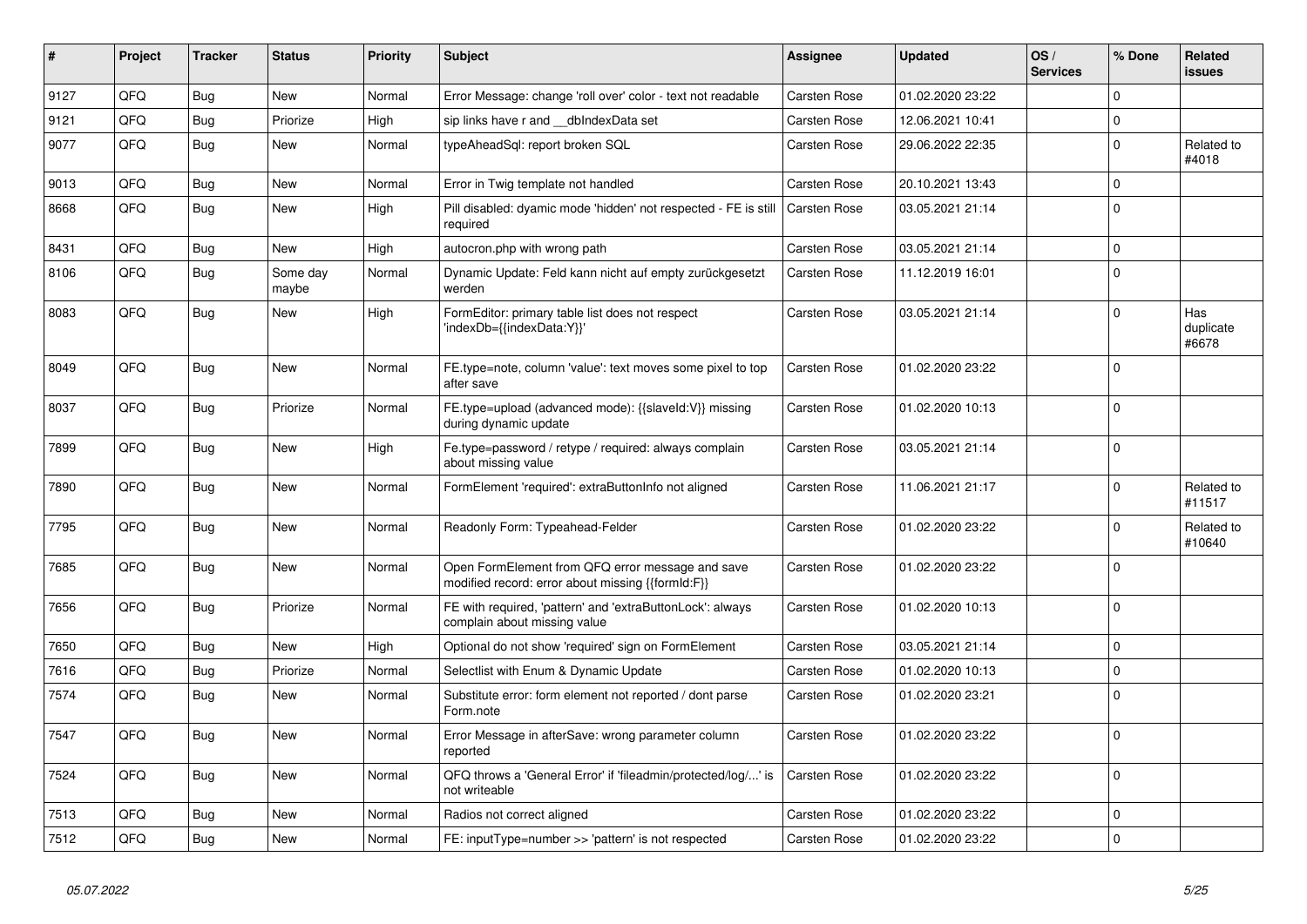| #    | Project | <b>Tracker</b> | <b>Status</b>     | <b>Priority</b> | Subject                                                                                                              | Assignee     | <b>Updated</b>   | OS/<br><b>Services</b> | % Done      | Related<br><b>issues</b>                    |
|------|---------|----------------|-------------------|-----------------|----------------------------------------------------------------------------------------------------------------------|--------------|------------------|------------------------|-------------|---------------------------------------------|
| 7456 | QFQ     | Bug            | Some day<br>maybe | Low             | Todos in Code: solve or make ticket                                                                                  | Carsten Rose | 16.09.2021 15:10 |                        | $\Omega$    |                                             |
| 7261 | QFQ     | <b>Bug</b>     | New               | Normal          | Report pathFilename for user without path, only the filename                                                         | Carsten Rose | 01.02.2020 23:21 |                        | $\Omega$    |                                             |
| 7219 | QFQ     | Bug            | New               | Normal          | typeSheadSql / typeAheadSqlPrefetch: change to curly<br>braces                                                       | Carsten Rose | 01.02.2020 23:21 |                        | $\Omega$    |                                             |
| 7014 | QFQ     | <b>Bug</b>     | <b>New</b>        | Normal          | Sending invalid emails succeeds when<br>debug.redirectAllMailTo is set                                               | Carsten Rose | 01.02.2020 23:21 |                        | $\Omega$    |                                             |
| 7002 | QFQ     | Bug            | <b>New</b>        | Normal          | Dynamic Update: row does not disappear / appear                                                                      | Carsten Rose | 01.02.2020 23:22 |                        | $\Omega$    |                                             |
| 6912 | QFQ     | Bug            | New               | Normal          | error Message Var 'deadline' already set in SIP - in Form<br>with FE.value={{deadline:R:::{{deadlinePeriod:Y}}}}     | Carsten Rose | 01.02.2020 23:21 |                        | $\mathbf 0$ |                                             |
| 6677 | QFQ     | Bug            | New               | Normal          | Error message FE Action Element: no/wrong FE reference<br>who cause the problem.                                     | Carsten Rose | 01.02.2020 23:21 |                        | $\Omega$    |                                             |
| 6574 | QFQ     | Bug            | Priorize          | Normal          | qfq.log: Fehlermeldung wurde angezeigt, aber nicht geloggt                                                           | Carsten Rose | 01.02.2020 10:13 |                        | $\mathbf 0$ |                                             |
| 6483 | QFQ     | <b>Bug</b>     | <b>New</b>        | Normal          | R Store funktioniert nicht bei 'Report Notation' im FE                                                               | Carsten Rose | 01.02.2020 23:21 |                        | $\mathbf 0$ |                                             |
| 6462 | QFQ     | Bug            | New               | Normal          | File Upload: Nutzlose Fehlermeldung wenn Datei zu gross                                                              | Carsten Rose | 01.02.2020 23:21 |                        | $\Omega$    | Related to<br>#6139                         |
| 6116 | QFQ     | Bug            | Priorize          | High            | value of checkbox not saved                                                                                          | Carsten Rose | 07.12.2021 17:19 |                        | $\mathbf 0$ |                                             |
| 5991 | QFQ     | Bug            | Some day<br>maybe | Normal          | URLs with ' ' or long parameter are problematic                                                                      | Carsten Rose | 01.02.2020 23:19 |                        | $\mathbf 0$ |                                             |
| 5768 | QFQ     | Bug            | Some day<br>maybe | Normal          | '{{pageLanguage:T}}' missing if QFQ is called via api                                                                | Carsten Rose | 01.02.2020 23:19 |                        | $\Omega$    |                                             |
| 5706 | QFQ     | <b>Bug</b>     | Some day<br>maybe | Normal          | upload: fileDestination needs to be sanatized                                                                        | Carsten Rose | 01.02.2020 23:19 |                        | $\Omega$    |                                             |
| 5576 | QFQ     | Bug            | <b>New</b>        | Normal          | Using MySQL 'DROP' requires privilege - wich is not really<br>necessary.                                             | Carsten Rose | 01.02.2020 23:21 |                        | $\Omega$    |                                             |
| 5559 | QFQ     | Bug            | <b>New</b>        | Normal          | FE.type = Upload: 'accept' might contain variables                                                                   | Carsten Rose | 11.05.2020 21:23 |                        | $\mathbf 0$ |                                             |
| 5557 | QFQ     | <b>Bug</b>     | Some day<br>maybe | Normal          | Form load: STORE_RECORD filled, but should be empty                                                                  | Carsten Rose | 01.02.2020 23:19 |                        | $\Omega$    |                                             |
| 5459 | QFQ     | <b>Bug</b>     | New               | High            | Multi DB: spread system tables between 'QFQ' and<br>'Data'-DB                                                        | Carsten Rose | 03.05.2021 21:14 |                        | $\Omega$    | Related to<br>#4720                         |
| 5305 | QFQ     | <b>Bug</b>     | New               | Normal          | Upload FormElement: nicht disabled by readonly Form                                                                  | Carsten Rose | 16.06.2021 13:43 |                        | $\Omega$    | Related to<br>#9347,<br>Related to<br>#9834 |
| 5221 | QFQ     | Bug            | New               | High            | Download Dialog: Bleibt stehen in FF wenn Datei<br>automatisch gespeichert wird.                                     | Carsten Rose | 03.05.2021 21:14 |                        | 0           |                                             |
| 5021 | QFQ     | <b>Bug</b>     | Some day<br>maybe | Normal          | FE.typ=extra - during save displays error 'datum2' already<br>filled in STORE_SIP - the value is stored nevertheless | Carsten Rose | 01.02.2020 23:19 |                        | $\mathbf 0$ | Related to<br>#3875                         |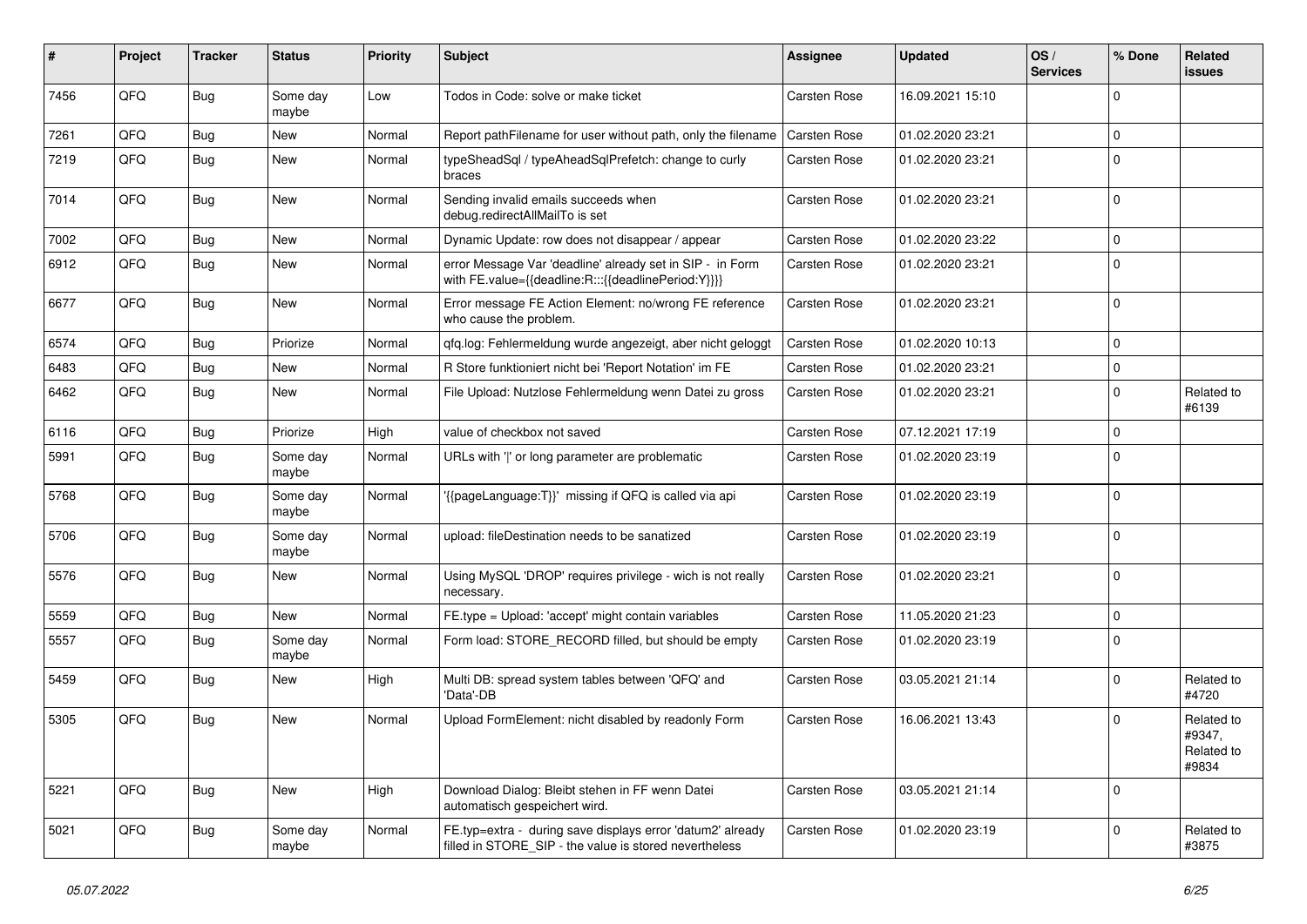| #    | Project | <b>Tracker</b> | <b>Status</b>     | <b>Priority</b> | <b>Subject</b>                                                                                                       | <b>Assignee</b>     | <b>Updated</b>   | OS/<br><b>Services</b> | % Done   | Related<br><b>issues</b>                       |
|------|---------|----------------|-------------------|-----------------|----------------------------------------------------------------------------------------------------------------------|---------------------|------------------|------------------------|----------|------------------------------------------------|
| 4771 | QFQ     | <b>Bug</b>     | Some day<br>maybe | Normal          | gfg: select-down-values empty after save (edit-form for<br>program administrators)                                   | Carsten Rose        | 01.02.2020 23:20 |                        | $\Omega$ | Related to<br>#4549, Has<br>duplicate<br>#4282 |
| 4756 | QFQ     | Bug            | <b>New</b>        | Normal          | Form dirty even nothing changes                                                                                      | Carsten Rose        | 11.12.2019 16:16 |                        | $\Omega$ |                                                |
| 4659 | QFQ     | <b>Bug</b>     | Some day<br>maybe | Normal          | infoButtonExtra                                                                                                      | Carsten Rose        | 01.02.2020 23:20 |                        | $\Omega$ |                                                |
| 4651 | QFQ     | <b>Bug</b>     | Some day<br>maybe | Normal          | "Loading document" Modal wird angezeigt bei uzhcd type=2<br>Ansicht                                                  | Carsten Rose        | 01.02.2020 23:20 |                        | $\Omega$ |                                                |
| 4583 | QFQ     | <b>Bug</b>     | Some day<br>maybe | Normal          | Dynamic Update bei TypeAhead Feldern                                                                                 | Carsten Rose        | 01.02.2020 23:19 |                        | $\Omega$ |                                                |
| 4549 | QFQ     | Bug            | Some day<br>maybe | Normal          | TemplateGroups: FE.type SELECT loose selected value<br>after save                                                    | Carsten Rose        | 01.02.2020 23:20 |                        | $\Omega$ | Related to<br>#4548.<br>Related to<br>#4771    |
| 4528 | QFQ     | Bug            | Some day<br>maybe | Normal          | extraButtonLock mit SQLAhead Bug                                                                                     | Carsten Rose        | 01.02.2020 23:19 |                        | $\Omega$ |                                                |
| 4328 | QFQ     | Bug            | Some day<br>maybe | Normal          | Error Message: Show FE name/number on problems in FE                                                                 | Carsten Rose        | 01.02.2020 23:20 |                        | $\Omega$ |                                                |
| 4293 | QFQ     | Bug            | Some day<br>maybe | Normal          | Download broken if token 'd:' is missing - but no error<br>message                                                   | Carsten Rose        | 11.12.2019 16:03 |                        | $\Omega$ | Related to<br>#7514                            |
| 4279 | QFQ     | Bug            | Some day<br>maybe | High            | config.linkVars lost                                                                                                 | Carsten Rose        | 03.05.2021 21:14 |                        | $\Omega$ |                                                |
| 4092 | QFQ     | <b>Bug</b>     | Some day<br>maybe | Normal          | 1) Logging verbessern wann welches FE warum ausgefuehrt<br>wird, 2) Documentation: Best Practice Template Group      | Carsten Rose        | 01.02.2020 23:19 |                        | $\Omega$ | Related to<br>#3504                            |
| 4008 | QFQ     | Bug            | Some day<br>maybe | Normal          | FormElemen.type=sendmail: wrong 'TO' if 'real<br>name <rea@mail.to>' is used</rea@mail.to>                           | Carsten Rose        | 11.12.2019 16:03 |                        | $\Omega$ |                                                |
| 3895 | QFQ     | Bug            | Some day<br>maybe | Normal          | typeahead pedantic: on lehrkredit Idap webpass - if only one<br>person is in dropdown, such person can't be selected | Carsten Rose        | 11.12.2019 16:03 |                        | $\Omega$ |                                                |
| 3882 | QFQ     | Bug            | Some day<br>maybe | Normal          | templateGroup: disable 'add' if limit is reached - funktioniert<br>nicht wenn bereits records existierten            | Carsten Rose        | 11.12.2019 16:03 |                        | $\Omega$ |                                                |
| 3811 | QFQ     | Bug            | Some day<br>maybe | Normal          | Dynamic Update: extraButtonInfo - Text aktualisieren                                                                 | Carsten Rose        | 11.12.2019 16:03 |                        | $\Omega$ | Related to<br>#11517                           |
| 3782 | QFQ     | Bug            | Priorize          | Normal          | Bei fehlerhafter Eingabe (z.B. Datum) sollte das erwartete<br>Format angezeigt werden                                | Carsten Rose        | 01.02.2020 10:13 |                        | $\Omega$ |                                                |
| 3750 | QFQ     | <b>Bug</b>     | Some day<br>maybe | Normal          | FE in a row: if one violates check, all are red                                                                      | Carsten Rose        | 11.12.2019 16:03 |                        | $\Omega$ |                                                |
| 3682 | QFQ     | <b>Bug</b>     | Some day<br>maybe | Normal          | Dynamic update: Radio buttons                                                                                        | <b>Carsten Rose</b> | 11.12.2019 16:02 |                        | $\Omega$ |                                                |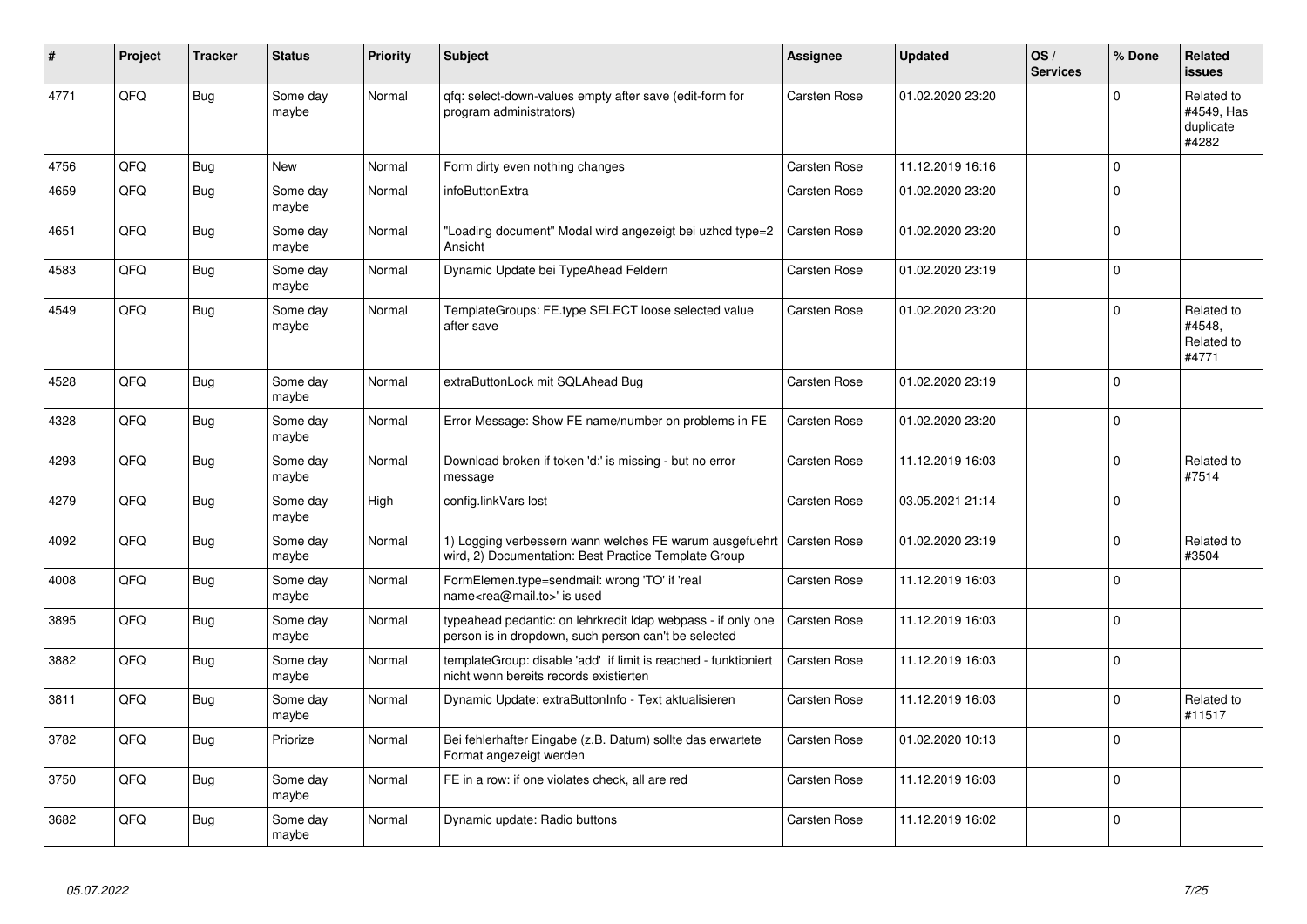| #     | Project | <b>Tracker</b> | <b>Status</b>     | <b>Priority</b> | <b>Subject</b>                                                                                                                                           | <b>Assignee</b> | <b>Updated</b>   | OS/<br><b>Services</b> | % Done      | Related<br><b>issues</b> |
|-------|---------|----------------|-------------------|-----------------|----------------------------------------------------------------------------------------------------------------------------------------------------------|-----------------|------------------|------------------------|-------------|--------------------------|
| 3588  | QFQ     | Bug            | Some day<br>maybe | Normal          | templateGroup: versteckte Elemente werden weiterhin<br>gespeichert.                                                                                      | Carsten Rose    | 11.12.2019 16:02 |                        | $\Omega$    |                          |
| 3570  | QFQ     | Bug            | Some day<br>maybe | High            | Formular mit prmitnew permitEdit=Always wird nicht<br>aufgerufen (ist leer)                                                                              | Carsten Rose    | 03.05.2021 21:14 |                        | $\Omega$    |                          |
| 3547  | QFQ     | <b>Bug</b>     | New               | Normal          | FE of type 'note' causes writing of empty fields.                                                                                                        | Carsten Rose    | 01.02.2020 23:21 |                        | $\Omega$    |                          |
| 3349  | QFQ     | <b>Bug</b>     | Some day<br>maybe | Normal          | config.qfq.ini: a) vertraegt keine '=' im Value (z.B. Passwort),<br>b) Values sollten in ticks einschliessbar sein (spaces)                              | Carsten Rose    | 11.12.2019 16:02 |                        | $\Omega$    |                          |
| 3130  | QFQ     | Bug            | Some day<br>maybe | Normal          | Debug Info's nicht korrekt nach 'New > Save'.                                                                                                            | Carsten Rose    | 11.12.2019 16:03 |                        | $\Omega$    | Related to<br>#3253      |
| 3109  | QFQ     | Bug            | Some day<br>maybe | High            | RealUrl: Links werden nicht korrekt gerendert                                                                                                            | Carsten Rose    | 03.05.2021 21:14 |                        | $\mathbf 0$ |                          |
| 3061  | QFQ     | <b>Bug</b>     | Some day<br>maybe | High            | winstitute: mysql connection durcheinander - nmhp17<br>(ag7)/QFQ arbeitet mit DB/Tabellen von biostat.                                                   | Carsten Rose    | 03.05.2021 21:14 |                        | $\mathbf 0$ |                          |
| 2643  | QFQ     | <b>Bug</b>     | Some day<br>maybe | Normal          | Zend / PHP Webinars anschauen                                                                                                                            | Carsten Rose    | 01.02.2020 15:56 |                        | $\mathbf 0$ |                          |
| 13647 | QFQ     | <b>Bug</b>     | <b>New</b>        | Normal          | Autofocus funktioniert nicht auf Chrome                                                                                                                  | Benjamin Baer   | 19.03.2022 17:44 |                        | $\Omega$    |                          |
| 13528 | QFQ     | <b>Bug</b>     | <b>New</b>        | Normal          | gfg.io > releases: es wird kein neues Release angelegt                                                                                                   | Benjamin Baer   | 19.03.2022 17:46 |                        | $\Omega$    |                          |
| 11237 | QFQ     | Bug            | <b>New</b>        | High            | Radiobutton / parameter.buttonClass= btn-default - kein dirty<br>Trigger                                                                                 | Benjamin Baer   | 03.05.2021 21:12 |                        | $\Omega$    | Related to<br>#10766     |
| 11057 | QFQ     | Bug            | <b>New</b>        | High            | Checkboxes ohne span.checkmark im Report werden<br>ausgeblendet                                                                                          | Benjamin Baer   | 03.05.2021 21:12 |                        | $\Omega$    | Related to<br>#11039     |
| 9898  | QFQ     | <b>Bug</b>     | Feedback          | Normal          | Formular trotz Timeout gespeichert                                                                                                                       | Benjamin Baer   | 01.02.2020 15:56 |                        | $\Omega$    |                          |
| 9535  | QFQ     | <b>Bug</b>     | Feedback          | Normal          | Report:  AS '_vertical' - column to wide - vertical >> rot45,<br>rot <sub>90</sub>                                                                       | Benjamin Baer   | 01.02.2020 15:56 |                        | $\Omega$    |                          |
| 6566  | QFQ     | Bug            | Priorize          | Normal          | Link Function 'delete': provided parameter missing on page<br>reload                                                                                     | Benjamin Baer   | 03.01.2022 08:08 |                        | $\Omega$    |                          |
| 6140  | QFQ     | <b>Bug</b>     | Priorize          | Normal          | QFQ DnD Sort: Locked fields                                                                                                                              | Benjamin Baer   | 21.03.2022 09:56 |                        | $\Omega$    |                          |
| 4457  | QFQ     | <b>Bug</b>     | Priorize          | Normal          | typeahead: pressing return to select an item, saves the form<br>and closes the form.                                                                     | Benjamin Baer   | 03.01.2022 08:01 |                        | $\Omega$    | Related to<br>#4398      |
| 4454  | QFQ     | <b>Bug</b>     | Some day<br>maybe | Normal          | Required Elements: multiple elements in a row - whole row<br>marked if only one input is empty.                                                          | Benjamin Baer   | 01.02.2020 23:20 |                        | $\Omega$    |                          |
| 4398  | QFQ     | Bug            | Some day<br>maybe | Normal          | Typeahead: mouse click in a prefilled input opens a single<br>item dropdown with the current value - click on it seems to<br>set the value, not the key. | Benjamin Baer   | 01.02.2020 23:20 |                        | $\Omega$    | Related to<br>#4457      |
| 2063  | QFQ     | <b>Bug</b>     | Some day<br>maybe | Normal          | Pills auf 'inaktiv' setzen falls keine Element auf dem Pill<br>sichtbar sind.                                                                            | Benjamin Baer   | 11.12.2019 16:03 |                        | $\mathbf 0$ | Related to<br>#3752      |
| 11715 | QFQ     | <b>Bug</b>     | New               | Normal          | acceptZeroAsRequired and requiredOffButMark do not<br>coincide                                                                                           |                 | 08.12.2020 12:13 |                        | $\mathbf 0$ |                          |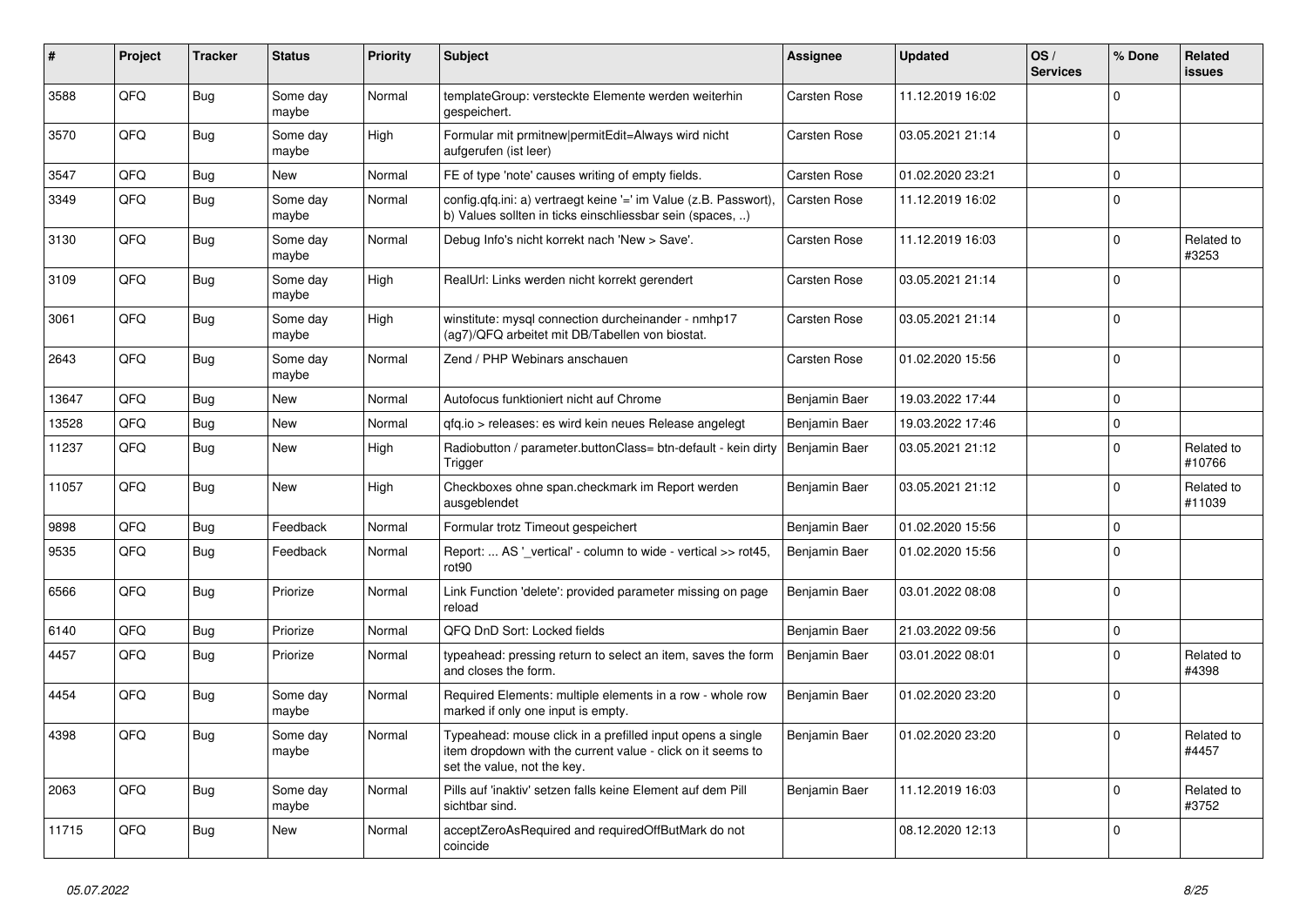| ∦     | Project | <b>Tracker</b> | <b>Status</b>     | <b>Priority</b> | <b>Subject</b>                                                                            | <b>Assignee</b>        | <b>Updated</b>   | OS/<br><b>Services</b> | % Done      | Related<br>issues    |
|-------|---------|----------------|-------------------|-----------------|-------------------------------------------------------------------------------------------|------------------------|------------------|------------------------|-------------|----------------------|
| 11522 | QFQ     | <b>Bug</b>     | <b>New</b>        | Normal          | Aus/Einblenden von Reitern                                                                |                        | 13.11.2020 14:58 |                        | $\Omega$    |                      |
| 11195 | QFQ     | <b>Bug</b>     | <b>New</b>        | Low             | Dynamic Update: Note not updated if new text is empty<br>(v20.4)                          |                        | 25.09.2020 11:14 |                        | $\Omega$    |                      |
| 10890 | QFQ     | <b>Bug</b>     | <b>New</b>        | Normal          | AutoCron hangs                                                                            |                        | 20.07.2020 13:56 |                        | $\Omega$    |                      |
| 10766 | QFQ     | <b>Bug</b>     | New               | High            | Radiobutton / parameter.buttonClass=btn-default: dynamic<br>update                        |                        | 03.05.2021 21:12 |                        | $\Omega$    | Related to<br>#11237 |
| 10759 | QFQ     | <b>Bug</b>     | <b>New</b>        | Normal          | emptyMeansNull - Feld falsch aktualisiert                                                 |                        | 12.11.2020 23:45 |                        | $\Omega$    |                      |
| 10324 | QFQ     | <b>Bug</b>     | <b>New</b>        | Normal          | Excel Export mit Template funktioniert nur, wenn Template<br>vor uid kommt                |                        | 30.03.2020 11:20 |                        | $\Omega$    | Related to<br>#10257 |
| 9855  | QFQ     | Bug            | New               | Normal          | <b>Required Check</b>                                                                     |                        | 01.02.2020 15:56 |                        | $\Omega$    |                      |
| 9126  | QFQ     | <b>Bug</b>     | Some day<br>maybe | Normal          | hidden Form elements are present in page source                                           |                        | 02.01.2021 18:41 |                        | $\Omega$    |                      |
| 9024  | QFQ     | <b>Bug</b>     | Some day<br>maybe | Normal          | QFQ Einarbeitung                                                                          |                        | 01.02.2020 15:56 |                        | $\mathbf 0$ |                      |
| 9020  | QFQ     | <b>Bug</b>     | Some day<br>maybe | Normal          | radio mit buttonClass und dynamicUpdate lassen sich nicht<br>kombinieren                  |                        | 11.12.2019 16:01 |                        | $\Omega$    |                      |
| 7402  | QFQ     | <b>Bug</b>     | Some day<br>maybe | Normal          | thumbnail cache: outdated picture when permission denied<br>and permission resolved.      |                        | 01.02.2020 23:20 |                        | $\Omega$    |                      |
| 7281  | QFQ     | <b>Bug</b>     | Some day<br>maybe | Normal          | Subrecords: on large screen separator line too short                                      |                        | 01.02.2020 23:19 |                        | $\Omega$    |                      |
| 7101  | QFQ     | Bug            | Some day<br>maybe | Normal          | 'form' in SIP and 'report' - breaks                                                       |                        | 01.02.2020 23:20 |                        | $\Omega$    |                      |
| 5877  | QFQ     | <b>Bug</b>     | Some day<br>maybe | Normal          | FE.type=note:bsColumn strange behaviour                                                   |                        | 01.02.2020 23:19 |                        | $\Omega$    |                      |
| 4546  | QFQ     | <b>Bug</b>     | Some day<br>maybe | Normal          | NH: SIP storage is destroyed                                                              |                        | 01.02.2020 23:20 |                        | $\Omega$    |                      |
| 4441  | QFQ     | <b>Bug</b>     | Some day<br>maybe | Normal          | \$_SERVER Vars sollten nur aus dem Store genommen<br>werden - Code entsprechend anpassen. |                        | 11.12.2019 16:02 |                        | $\Omega$    |                      |
| 4138  | QFQ     | <b>Bug</b>     | Some day<br>maybe | Normal          | style fehlt                                                                               |                        | 11.12.2019 16:03 |                        | $\mathbf 0$ |                      |
| 4122  | QFQ     | <b>Bug</b>     | Some day<br>maybe | Normal          | file: Render Mode hat keinen Effekt                                                       |                        | 11.12.2019 16:03 |                        | $\Omega$    |                      |
| 13609 | QFQ     | Feature        | <b>New</b>        | Normal          | QFQ Introduction: Seite aufloesen                                                         | Philipp<br>Gröbelbauer | 28.05.2022 11:02 |                        | $\Omega$    |                      |
| 10124 | QFQ     | Feature        | Feedback          | Normal          | qfq AAI-Login                                                                             | Karin Niffeler         | 07.05.2020 09:36 |                        | $\Omega$    |                      |
| 14376 | QFQ     | Feature        | New               | Normal          | QFQ Bootstrap: if missing, create stored procedures                                       | Enis Nuredini          | 19.06.2022 16:37 |                        | $\Omega$    |                      |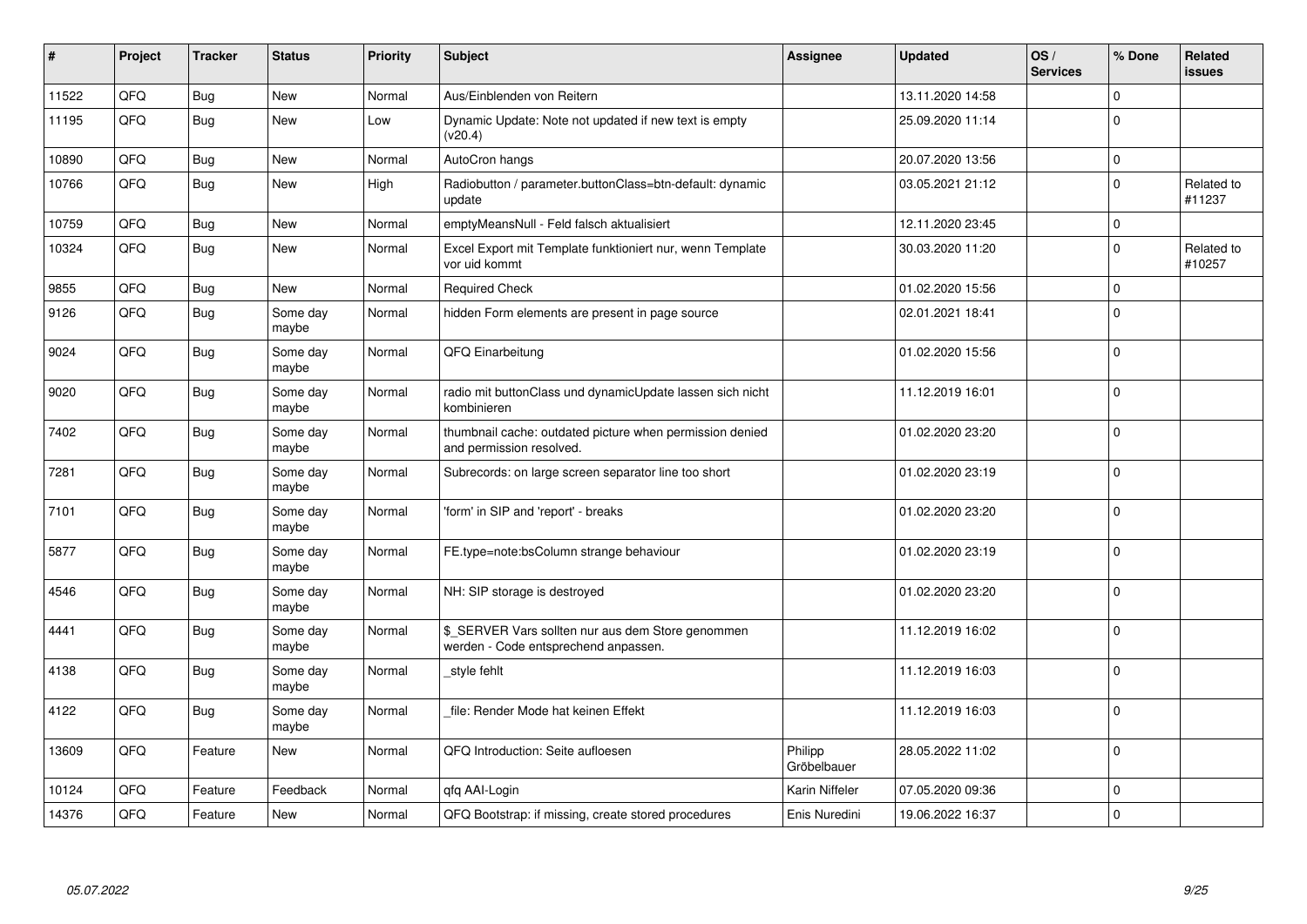| $\pmb{\sharp}$ | Project | <b>Tracker</b> | <b>Status</b>     | <b>Priority</b> | <b>Subject</b>                                                                        | Assignee      | <b>Updated</b>   | OS/<br><b>Services</b> | % Done              | Related<br><b>issues</b>                                                                                                                                              |
|----------------|---------|----------------|-------------------|-----------------|---------------------------------------------------------------------------------------|---------------|------------------|------------------------|---------------------|-----------------------------------------------------------------------------------------------------------------------------------------------------------------------|
| 14320          | QFQ     | Feature        | In Progress       | Normal          | Allow specific HTML Tags and Attributes: general, TinyMCE                             | Enis Nuredini | 04.07.2022 14:09 |                        | $\mathbf 0$         | Related to<br>#12664,<br>Related to<br>#12039,<br>Related to<br>#11702,<br>Related to<br>#7239,<br>Related to<br>#3708.<br>Related to<br>#3646,<br>Related to<br>#880 |
| 14227          | QFQ     | Feature        | New               | Normal          | Selenium Konkurrenz: cypress.io                                                       | Enis Nuredini | 28.05.2022 11:02 |                        | $\mathbf 0$         |                                                                                                                                                                       |
| 14028          | QFQ     | Feature        | New               | Normal          | Required notification: visual nicer                                                   | Enis Nuredini | 28.05.2022 11:01 |                        | $\mathbf 0$         |                                                                                                                                                                       |
| 13945          | QFQ     | Feature        | New               | Normal          | As _link: content before/after link                                                   | Enis Nuredini | 28.05.2022 11:01 |                        | $\mathbf 0$         | Related to<br>#12262                                                                                                                                                  |
| 13900          | QFQ     | Feature        | Priorize          | Normal          | Selenium: Check das Cookie/PDF funktioniert                                           | Enis Nuredini | 25.03.2022 12:45 |                        | $\mathbf 0$         |                                                                                                                                                                       |
| 13757          | QFQ     | Feature        | New               | High            | QR / Bar-Code Plugin                                                                  | Enis Nuredini | 19.03.2022 17:43 |                        | $\mathbf 0$         |                                                                                                                                                                       |
| 13608          | QFQ     | Feature        | Some day<br>maybe | Normal          | Automatic Browser Language Redirect                                                   | Enis Nuredini | 17.06.2022 08:35 |                        | $\mathbf 0$         |                                                                                                                                                                       |
| 12262          | QFQ     | Feature        | ToDo              | Normal          | Form buttons on top: more customable                                                  | Enis Nuredini | 17.06.2022 10:44 |                        | $\mathbf 0$         | Related to<br>#13945, Has<br>duplicate<br>#4046, Has<br>duplicate<br>#10080                                                                                           |
| 11892          | QFQ     | Feature        | New               | Normal          | tablesorter: columns with links are hard to order - new<br>qualifier 'Y: <ord>'</ord> | Enis Nuredini | 23.03.2022 09:22 |                        | $\mathbf 0$         |                                                                                                                                                                       |
| 10782          | QFQ     | Feature        | Feedback          | Normal          | Tiny MCE: Image Upload                                                                | Enis Nuredini | 16.05.2022 23:16 |                        | $\mathbf 0$         | Related to<br>#12452                                                                                                                                                  |
| 10569          | QFQ     | Feature        | Priorize          | Normal          | link_blank more safe                                                                  | Enis Nuredini | 25.03.2022 12:44 |                        | $\mathsf{O}\xspace$ |                                                                                                                                                                       |
| 10463          | QFQ     | Feature        | <b>New</b>        | Normal          | Report_link: expliztes setzen von HTML Tags (Bedarf fuer<br>'data-selenium' & 'id')   | Enis Nuredini | 23.03.2022 09:23 |                        | $\mathbf 0$         | Related to<br>#7648                                                                                                                                                   |
| 9052           | QFQ     | Feature        | Feedback          | High            | Report: CodeMirror with SQL Syntax Highlight in FE                                    | Enis Nuredini | 08.06.2022 10:25 |                        | $\mathbf 0$         |                                                                                                                                                                       |
| 3864           | QFQ     | Feature        | New               | Normal          | Encrypt / decrypt field                                                               | Enis Nuredini | 30.06.2022 16:29 |                        | $\pmb{0}$           |                                                                                                                                                                       |
| 14371          | QFQ     | Feature        | Priorize          | Normal          | LDAP via REPORT                                                                       | Carsten Rose  | 19.06.2022 16:37 |                        | $\mathbf 0$         |                                                                                                                                                                       |
| 14290          | QFQ     | Feature        | Priorize          | Normal          | FormEditor: Show Table Definition                                                     | Carsten Rose  | 19.06.2022 16:37 |                        | $\mathbf 0$         |                                                                                                                                                                       |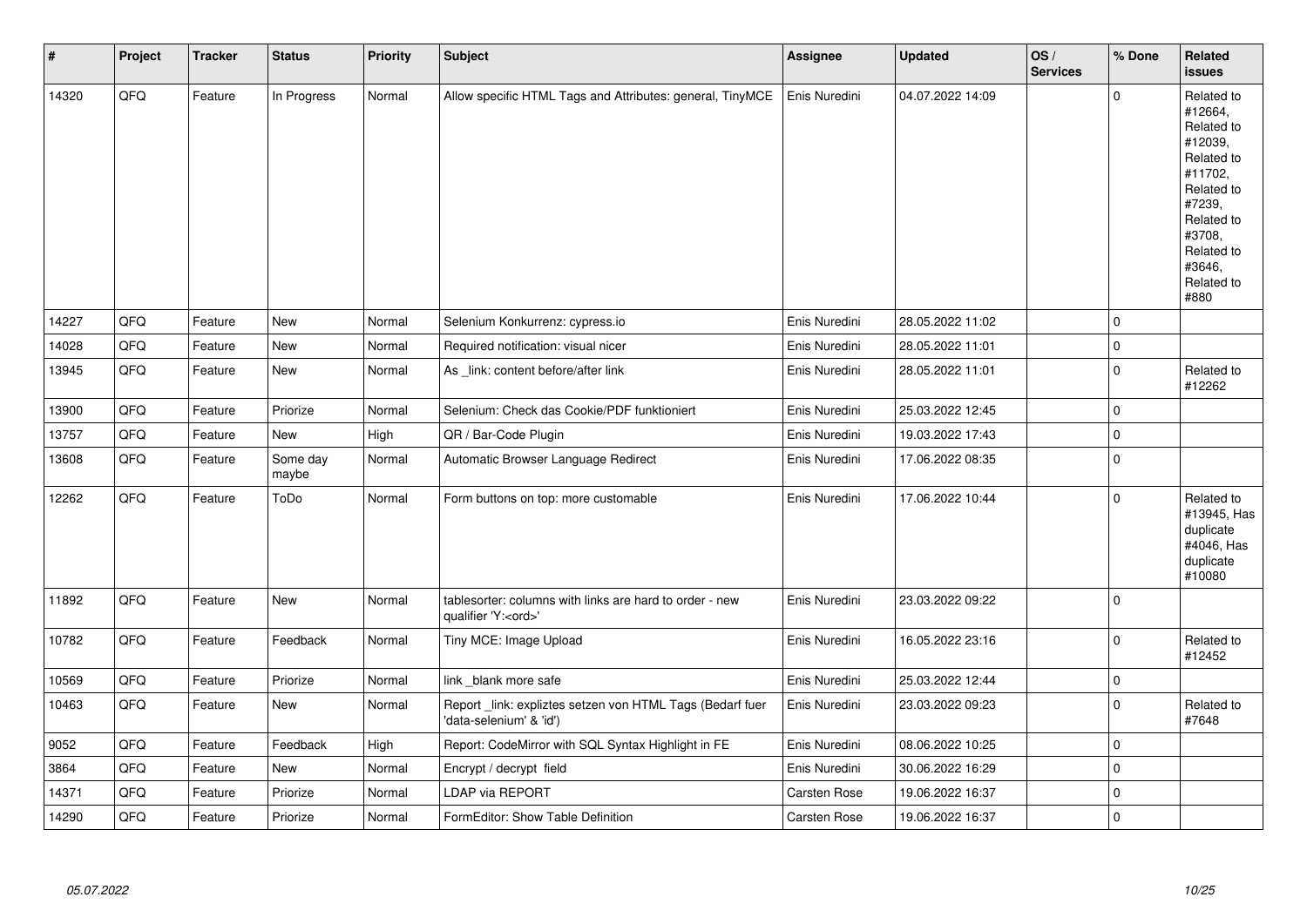| #     | Project | <b>Tracker</b> | <b>Status</b>              | <b>Priority</b> | <b>Subject</b>                                                                                                                        | <b>Assignee</b> | <b>Updated</b>   | OS/<br><b>Services</b> | % Done      | Related<br><b>issues</b>                                               |
|-------|---------|----------------|----------------------------|-----------------|---------------------------------------------------------------------------------------------------------------------------------------|-----------------|------------------|------------------------|-------------|------------------------------------------------------------------------|
| 14187 | QFQ     | Feature        | New                        | High            | qfq.log: show current URL                                                                                                             | Carsten Rose    | 28.05.2022 11:02 |                        | $\mathbf 0$ | Related to<br>#13933,<br>Related to<br>#12532,<br>Related to<br>#11893 |
| 14090 | QFQ     | Feature        | New                        | Normal          | Nützliche _script funktionen                                                                                                          | Carsten Rose    | 28.05.2022 11:03 |                        | $\mathbf 0$ |                                                                        |
| 13843 | QFQ     | Feature        | New                        | Normal          | Create JWT via QFQ                                                                                                                    | Carsten Rose    | 19.03.2022 17:42 |                        | $\mathbf 0$ |                                                                        |
| 13841 | QFQ     | Feature        | New                        | Normal          | Create PDF via iText - evaluate                                                                                                       | Carsten Rose    | 19.03.2022 17:42 |                        | $\pmb{0}$   |                                                                        |
| 13700 | QFQ     | Feature        | New                        | Normal          | Redesign gfg.io Seite                                                                                                                 | Carsten Rose    | 19.03.2022 17:43 |                        | $\mathbf 0$ |                                                                        |
| 13566 | QFQ     | Feature        | Ready to sync<br>(develop) | Normal          | Delete config-example.qfq.php file                                                                                                    | Carsten Rose    | 23.12.2021 09:25 |                        | $\mathbf 0$ |                                                                        |
| 13467 | QFQ     | Feature        | New                        | Normal          | ChangeLog Generator                                                                                                                   | Carsten Rose    | 19.03.2022 17:46 |                        | $\pmb{0}$   | Related to<br>#11460                                                   |
| 13354 | QFQ     | Feature        | New                        | Normal          | Using Websocket in QFQ                                                                                                                | Carsten Rose    | 05.07.2022 16:26 |                        | $\mathbf 0$ | Related to<br>#11076                                                   |
| 12679 | QFQ     | Feature        | New                        | Normal          | tablesorter: custom column width                                                                                                      | Carsten Rose    | 16.06.2021 11:10 |                        | $\pmb{0}$   |                                                                        |
| 12664 | QFQ     | Feature        | New                        | Normal          | TinyMCE: report/remove malicous HTML/JS Code                                                                                          | Carsten Rose    | 19.03.2022 17:47 |                        | $\mathbf 0$ | Related to<br>#14320                                                   |
| 12611 | QFQ     | Feature        | Some day<br>maybe          | Normal          | Refactoring: Bootstrap with Lazy Loading                                                                                              | Carsten Rose    | 08.06.2022 10:37 |                        | $\mathbf 0$ | Related to<br>#12490,<br>Related to<br>#10013,<br>Related to<br>#7732  |
| 12603 | QFQ     | Feature        | New                        | Normal          | Dropdown (Select), Radio, checkbox:<br>itemListAlways={{!SELECT key, value}}                                                          | Carsten Rose    | 19.03.2022 17:47 |                        | $\mathbf 0$ |                                                                        |
| 12544 | QFQ     | Feature        | New                        | High            | a) ' AS _link' new also as ' AS _format', b) sortierung via<br>'display: none;', c) '_format' benoeitgt nicht zwingend<br>u/U/p/m/z/d | Carsten Rose    | 14.12.2021 16:03 |                        | $\mathbf 0$ |                                                                        |
| 12532 | QFQ     | Feature        | <b>New</b>                 | High            | SIP-Parameter bei Seitenaufruf in Browser-Console<br>anzeigen                                                                         | Carsten Rose    | 07.12.2021 17:19 |                        | $\mathbf 0$ | Related to<br>#11893,<br>Related to<br>#14187                          |
| 12504 | QFQ     | Feature        | Priorize                   | Normal          | sql.log: report fe.id                                                                                                                 | Carsten Rose    | 05.05.2021 22:09 |                        | 0           |                                                                        |
| 12503 | QFQ     | Feature        | Priorize                   | Normal          | Detect dangerous UPDATE statement with missing WHERE                                                                                  | Carsten Rose    | 05.05.2021 22:09 |                        | $\mathbf 0$ |                                                                        |
| 12480 | QFQ     | Feature        | New                        | Normal          | If QFQ upgrade is running, block further request                                                                                      | Carsten Rose    | 03.05.2021 20:45 |                        | $\pmb{0}$   |                                                                        |
| 12477 | QFQ     | Feature        | New                        | Normal          | Support for refactoring: Form, FormElement, diverse<br>Tabellen/Spalten, tt-content Records                                           | Carsten Rose    | 03.05.2021 20:45 |                        | $\mathbf 0$ |                                                                        |
| 12474 | QFQ     | Feature        | New                        | Normal          | Check BaseConfigURL if it is given and the the last char is '/'                                                                       | Carsten Rose    | 03.05.2021 20:45 |                        | $\mathsf 0$ |                                                                        |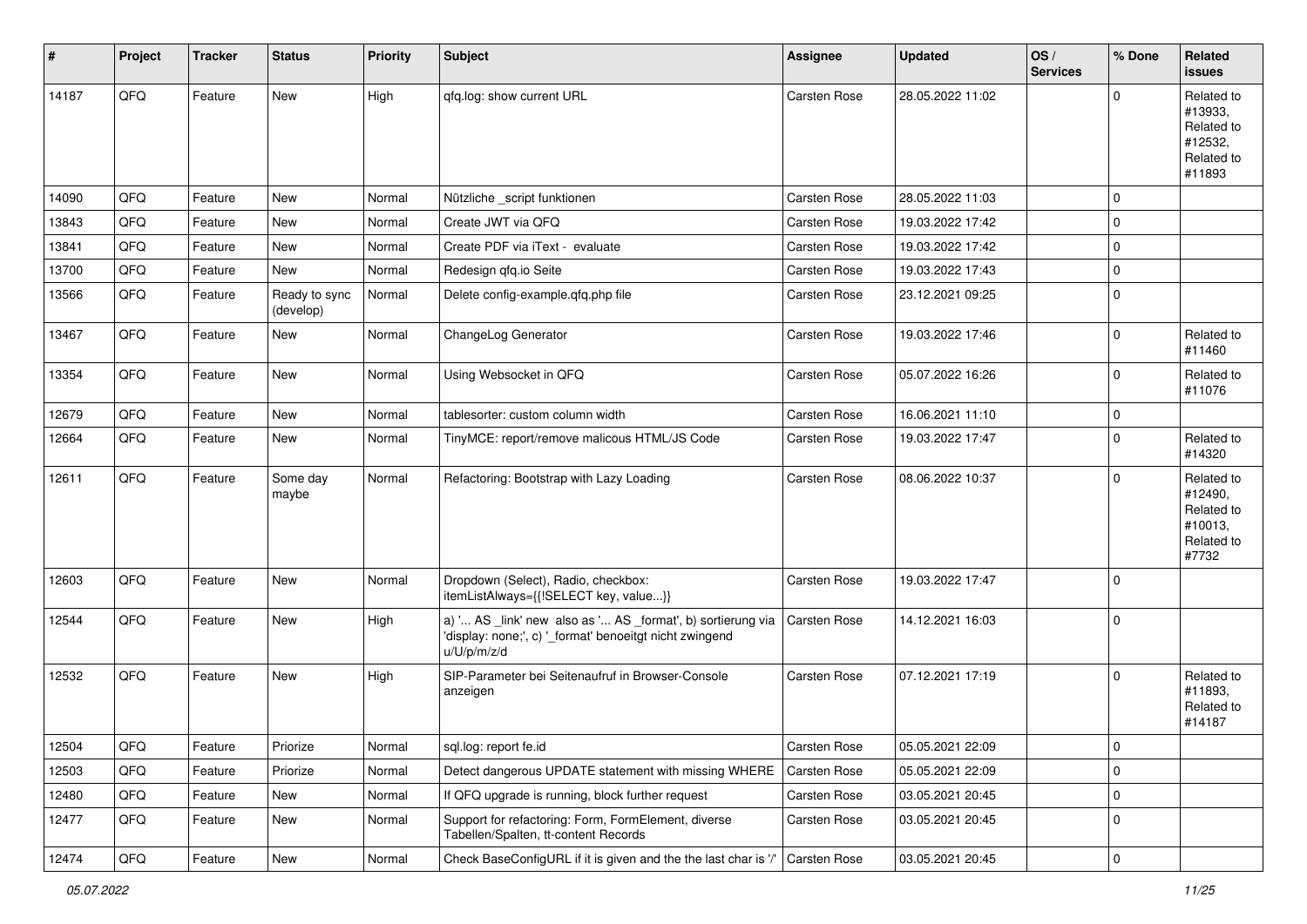| $\pmb{\#}$ | Project | <b>Tracker</b> | <b>Status</b>     | <b>Priority</b> | <b>Subject</b>                                                                                                 | Assignee                                               | <b>Updated</b>      | OS/<br><b>Services</b> | % Done      | Related<br><b>issues</b>                      |                      |
|------------|---------|----------------|-------------------|-----------------|----------------------------------------------------------------------------------------------------------------|--------------------------------------------------------|---------------------|------------------------|-------------|-----------------------------------------------|----------------------|
| 12465      | QFQ     | Feature        | <b>New</b>        | Normal          | QFQ Function: use in FE to fill StoreRecord                                                                    | Carsten Rose                                           | 05.05.2021 21:58    |                        | $\mathbf 0$ |                                               |                      |
| 12452      | QFQ     | Feature        | Priorize          | Normal          | BaseURL: alsways with '/' at the end                                                                           | Carsten Rose                                           | 19.06.2022 13:45    |                        | $\mathbf 0$ | Related to<br>#10782                          |                      |
| 12439      | QFQ     | Feature        | In Progress       | Normal          | TinyMCE Paste from Word & Character Count/Limit                                                                | Carsten Rose                                           | 05.05.2021 22:15    |                        | $\pmb{0}$   |                                               |                      |
| 12413      | QFQ     | Feature        | <b>New</b>        | Normal          | STORE TYPO3: enhance for {{be users.email:T}},<br>{{fe users.email:T}}                                         | Carsten Rose                                           | 03.05.2021 20:45    |                        | $\mathbf 0$ | Related to<br>#12412,<br>Related to<br>#10012 |                      |
| 12412      | QFQ     | Feature        | <b>New</b>        | Normal          | Action/Escape qualifier 'e' (empty), '0': if given, an empty<br>string (or '0') will be treated as 'not found' | <b>Carsten Rose</b>                                    | 08.05.2021 09:40    |                        | $\mathbf 0$ | Related to<br>#12413,<br>Related to<br>#10012 |                      |
| 12400      | QFQ     | Feature        | <b>New</b>        | Normal          | Tutorial ist in QFQ Doku, Wird in der Suche gefunden, es<br>gibt aber kein Menupunkt - Inhalt ueberpruefen     | <b>Carsten Rose</b>                                    | 03.05.2021 20:45    |                        | $\mathbf 0$ |                                               |                      |
| 12337      | QFQ     | Feature        | Some day<br>maybe | Normal          | Database.php: better caching                                                                                   | Carsten Rose                                           | 16.09.2021 15:10    |                        | $\mathbf 0$ |                                               |                      |
| 12330      | QFQ     | Feature        | New               | Normal          | Copy to input field / text area / TinyMCE                                                                      | Carsten Rose                                           | 07.04.2021 09:01    |                        | $\pmb{0}$   |                                               |                      |
| 12315      | QFQ     | Feature        | Some day<br>maybe | Normal          | Form History (Diffs) / Backups                                                                                 | <b>Carsten Rose</b>                                    | 16.09.2021 15:10    |                        | $\pmb{0}$   |                                               |                      |
| 12269      | QFQ     | Feature        | <b>New</b>        | Normal          | 2FA - Login                                                                                                    | Carsten Rose                                           | 03.05.2021 20:45    |                        | $\mathbf 0$ |                                               |                      |
| 12186      | QFQ     | Feature        | New               | High            | TinyMCE Config für Objekte                                                                                     | <b>Carsten Rose</b>                                    | 07.12.2021 17:19    |                        | $\pmb{0}$   | <b>Blocks</b><br>#12632                       |                      |
| 12163      | QFQ     | Feature        | <b>New</b>        | Normal          | Checkbox: table wrap                                                                                           | Carsten Rose                                           | 03.05.2021 20:51    |                        | $\mathbf 0$ |                                               |                      |
| 12162      | QFQ     | Feature        | <b>New</b>        | Normal          | FE.type=sendmail: personalized mailing (several mails) via<br>template                                         | Carsten Rose                                           | 03.05.2021 20:45    |                        | $\mathbf 0$ |                                               |                      |
| 12146      | QFQ     | Feature        | <b>New</b>        | Normal          | Autocron Job: Anzeigen wann der naechste Job ausgefuehrt<br>wird, resp das er nicht ausgefuehrt wird           | Carsten Rose                                           | 15.03.2021 15:23    |                        | $\pmb{0}$   |                                               |                      |
| 12119      | QFQ     | Feature        | <b>New</b>        | Normal          | AS paged: error message missing if there ist no 'r' argument.                                                  | <b>Carsten Rose</b>                                    | 03.05.2021 20:51    |                        | $\mathbf 0$ |                                               |                      |
| 12109      | QFQ     | Feature        | <b>New</b>        | Normal          | Donwload Link: Plain, SIP, Persistent Link, Peristent SIP -<br>new notation                                    | Carsten Rose                                           | 03.05.2021 20:45    |                        | $\mathbf 0$ | Related to<br>#12085                          |                      |
| 12024      | QFQ     | Feature        | <b>New</b>        | Normal          | Excel Export: text columns by default decode<br>htmlspeciachar()                                               | Carsten Rose                                           | 17.02.2021 23:55    |                        | $\mathbf 0$ | Related to<br>#12022                          |                      |
| 12023      | QFQ     | Feature        | <b>New</b>        | Normal          | MySQL Stored Precdure: QDECODESPECIALCHAR()                                                                    | Carsten Rose                                           | 16.02.2021 11:16    |                        | $\mathbf 0$ | Related to<br>#12022                          |                      |
| 11980      | QFQ     | Feature        | In Progress       | Normal          | protected verzeichnis MUSS geschützt werden                                                                    | <b>Carsten Rose</b>                                    | 07.09.2021 13:30    |                        | $\pmb{0}$   |                                               |                      |
| 11955      | QFQ     | Feature        | New               | Normal          | subrecord: new title option to set <th> attributes - e.g. to<br/>customize tablesorter options.</th>           | attributes - e.g. to<br>customize tablesorter options. | <b>Carsten Rose</b> | 03.05.2021 20:47       |             | $\pmb{0}$                                     | Related to<br>#11775 |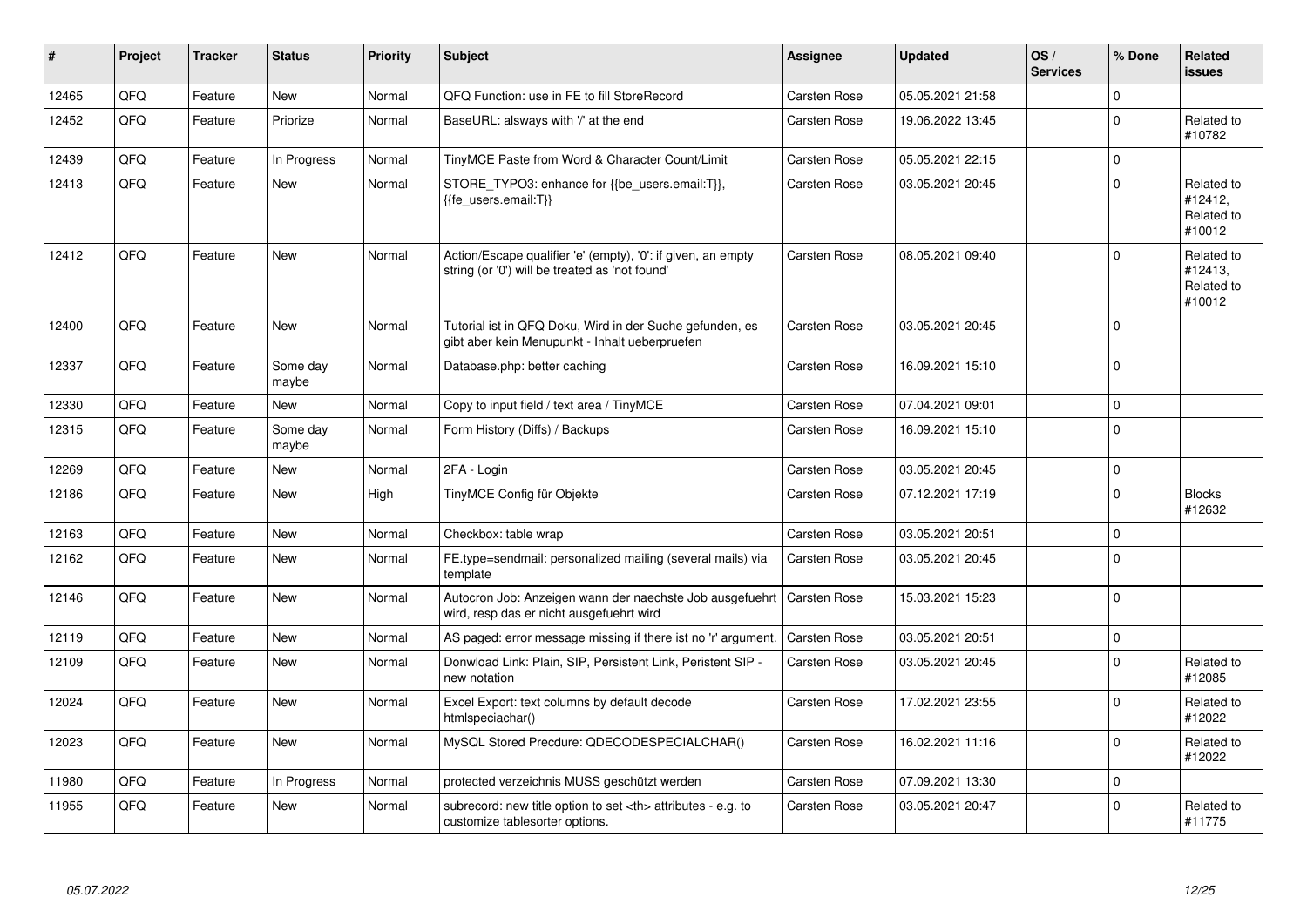| #     | Project | <b>Tracker</b> | <b>Status</b>     | <b>Priority</b> | <b>Subject</b>                                                        | <b>Assignee</b>     | <b>Updated</b>   | OS/<br><b>Services</b> | % Done      | Related<br><b>issues</b>                      |
|-------|---------|----------------|-------------------|-----------------|-----------------------------------------------------------------------|---------------------|------------------|------------------------|-------------|-----------------------------------------------|
| 11893 | QFQ     | Feature        | <b>New</b>        | High            | Broken SIP: a) only report one time, b) only report in main<br>column | Carsten Rose        | 12.05.2021 12:13 |                        | $\Omega$    | Related to<br>#12532,<br>Related to<br>#14187 |
| 11775 | QFQ     | Feature        | <b>New</b>        | Normal          | Subrecord Tooltip pro Feld                                            | <b>Carsten Rose</b> | 18.12.2020 15:22 |                        | $\Omega$    | Related to<br>#11955                          |
| 11747 | QFQ     | Feature        | <b>New</b>        | Normal          | Maintenance Page with Redirect                                        | Carsten Rose        | 03.05.2021 20:47 |                        | $\Omega$    | Related to<br>#11741                          |
| 11702 | QFQ     | Feature        | New               | Normal          | HTML Special Char makes no sense for 'allbut' if '&' is<br>forbidden  | <b>Carsten Rose</b> | 07.12.2021 16:35 |                        | $\Omega$    | Related to<br>#5112,<br>Related to<br>#14320  |
| 11523 | QFQ     | Feature        | <b>New</b>        | Normal          | Mit dynamic Update erkennen, ob Upload gemacht wurde                  | Carsten Rose        | 13.11.2020 15:07 |                        | $\Omega$    | Related to<br>#9533                           |
| 11516 | QFQ     | Feature        | <b>New</b>        | Normal          | Multi Page Form (Previous/Next Buttons)                               | Carsten Rose        | 16.03.2021 17:52 |                        | $\mathbf 0$ |                                               |
| 11504 | QFQ     | Feature        | <b>New</b>        | Normal          | Dynamic Update: Button text update for 'Save',' Close' &<br>'Delete'  | Carsten Rose        | 12.11.2020 23:44 |                        | $\Omega$    |                                               |
| 11460 | QFQ     | Feature        | <b>New</b>        | Normal          | Easier creation of changelog: gitchangelog                            | Carsten Rose        | 12.06.2021 10:20 |                        | $\Omega$    | Related to<br>#13467                          |
| 11323 | QFQ     | Feature        | Some day<br>maybe | Normal          | Report Frontend Editor Modal + Codemirror                             | <b>Carsten Rose</b> | 16.09.2021 15:10 |                        | $\Omega$    | Related to<br>#11036                          |
| 11322 | QFQ     | Feature        | Some day<br>maybe | Normal          | Form Element JSON - (multiline parameter field)                       | <b>Carsten Rose</b> | 16.09.2021 15:10 |                        | $\Omega$    |                                               |
| 11320 | QFQ     | Feature        | Priorize          | Normal          | Typo3 Version 10 support                                              | Carsten Rose        | 05.05.2021 22:09 |                        | $\Omega$    |                                               |
| 11217 | QFQ     | Feature        | Some day<br>maybe | Normal          | <b>Extend Script Functionality</b>                                    | <b>Carsten Rose</b> | 16.09.2021 15:10 |                        | $\Omega$    |                                               |
| 11080 | QFQ     | Feature        | New               | Normal          | Send MQTT messages                                                    | Carsten Rose        | 29.08.2020 19:49 |                        | $\pmb{0}$   |                                               |
| 11076 | QFQ     | Feature        | In Progress       | Normal          | SELECT  AS _websocket                                                 | <b>Carsten Rose</b> | 30.08.2020 17:49 |                        | $\Omega$    | Related to<br>#13354                          |
| 11036 | QFQ     | Feature        | Some day<br>maybe | Normal          | inline report editor permissions                                      | Carsten Rose        | 16.09.2021 15:09 |                        | $\Omega$    | Related to<br>#11323                          |
| 10996 | QFQ     | Feature        | <b>New</b>        | Normal          | Download video via sip: no seek                                       | Carsten Rose        | 12.08.2020 14:18 |                        | $\Omega$    |                                               |
| 10979 | QFQ     | Feature        | New               | Normal          | Ajax Calls an API - dataReport                                        | <b>Carsten Rose</b> | 11.05.2022 12:15 |                        | $\mathbf 0$ |                                               |
| 10976 | QFQ     | Feature        | New               | Normal          | Excel Export Verbesserungen                                           | Carsten Rose        | 06.08.2020 10:56 |                        | $\mathbf 0$ |                                               |
| 10819 | QFQ     | Feature        | <b>New</b>        | Normal          | Persistent SIP - second try                                           | Carsten Rose        | 29.06.2020 23:02 |                        | $\Omega$    | Related to<br>#6261                           |
| 10745 | QFQ     | Feature        | Some day<br>maybe | Normal          | Tablesorter Excel Export                                              | Carsten Rose        | 16.09.2021 15:09 |                        | $\Omega$    |                                               |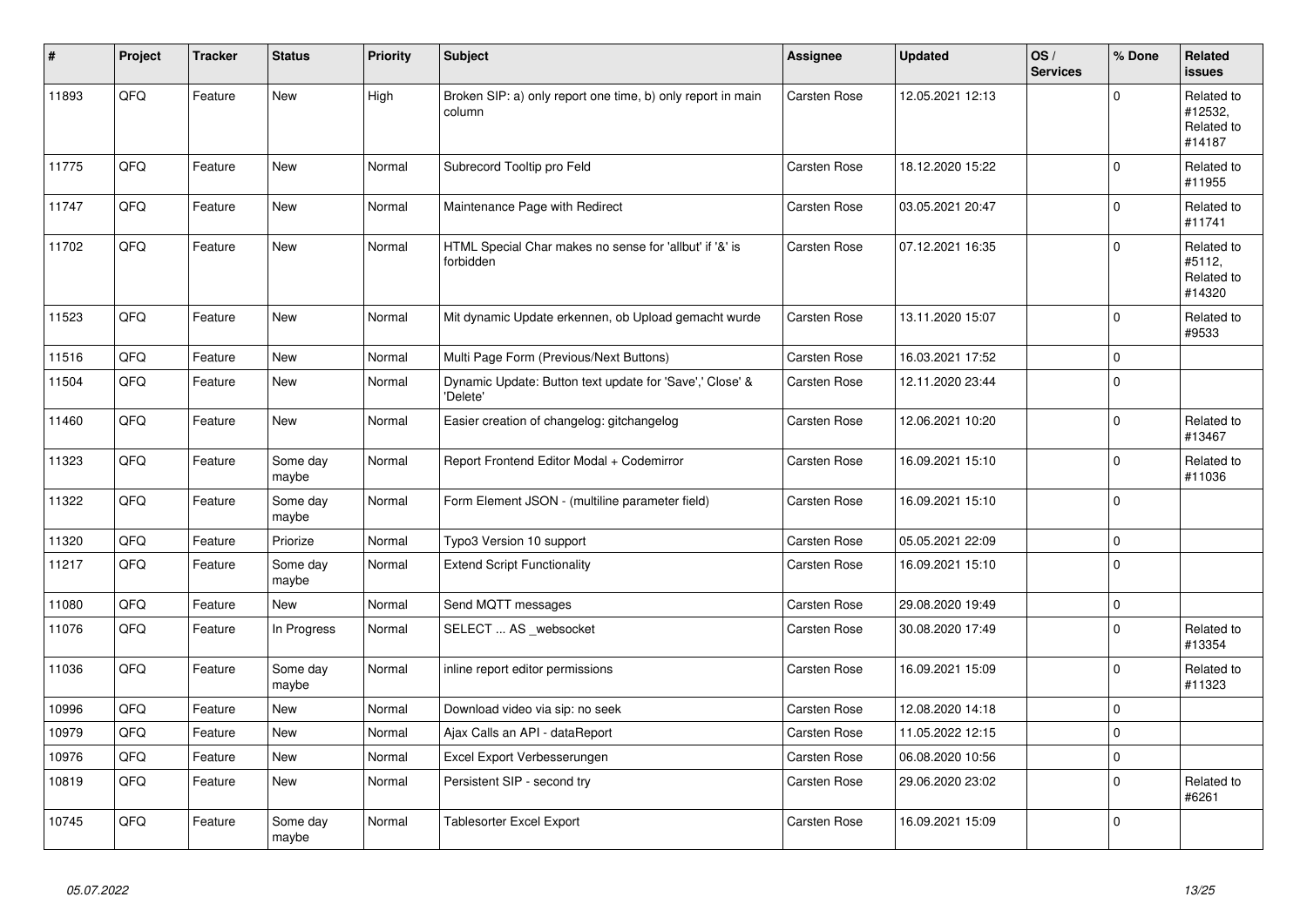| $\vert$ # | Project | <b>Tracker</b> | <b>Status</b>     | <b>Priority</b> | <b>Subject</b>                                                                                      | Assignee            | <b>Updated</b>   | OS/<br><b>Services</b> | % Done      | Related<br><b>issues</b>                                               |
|-----------|---------|----------------|-------------------|-----------------|-----------------------------------------------------------------------------------------------------|---------------------|------------------|------------------------|-------------|------------------------------------------------------------------------|
| 10716     | QFQ     | Feature        | Some day<br>maybe | Normal          | Business Logic mit Externen Skripten                                                                | Carsten Rose        | 16.09.2021 15:10 |                        | $\Omega$    | Related to<br>#10713,<br>Related to<br>#8217                           |
| 10714     | QFQ     | Feature        | <b>New</b>        | Normal          | multi Table Form                                                                                    | Carsten Rose        | 16.03.2021 18:44 |                        | $\mathbf 0$ |                                                                        |
| 10593     | QFQ     | Feature        | New               | Normal          | label2: text behind input element                                                                   | Carsten Rose        | 16.05.2020 10:57 |                        | $\mathbf 0$ |                                                                        |
| 10443     | QFQ     | Feature        | In Progress       | Normal          | Konzept api / live                                                                                  | Carsten Rose        | 07.05.2020 09:39 |                        | $\pmb{0}$   |                                                                        |
| 10119     | QFQ     | Feature        | New               | Normal          | Dropdown (selectlist) & TypeAhead: format and catagorize<br>list                                    | Carsten Rose        | 07.05.2020 09:36 |                        | $\mathbf 0$ |                                                                        |
| 10116     | QFQ     | Feature        | Some day<br>maybe | Normal          | TypeAhead: Tag - show inside 'input' element                                                        | Carsten Rose        | 16.09.2021 15:09 |                        | $\pmb{0}$   |                                                                        |
| 10095     | QFQ     | Feature        | Some day<br>maybe | Normal          | Generic Gitlab Integration into QFQ                                                                 | Carsten Rose        | 16.09.2021 15:10 |                        | $\mathbf 0$ |                                                                        |
| 10080     | QFQ     | Feature        | New               | Normal          | Popup on 'save' / 'close': configure dialog (answer<br>yes/no/cancle/)                              | Carsten Rose        | 28.03.2021 20:52 |                        | $\mathbf 0$ | Is duplicate<br>of #12262                                              |
| 10015     | QFO     | Feature        | Priorize          | Normal          | Monospace in Textarea                                                                               | Carsten Rose        | 03.02.2020 13:40 |                        | $\pmb{0}$   |                                                                        |
| 10014     | QFQ     | Feature        | New               | Normal          | Manual.rst: describe behaviour and process order of<br>fillStoreVar, slaveld, sqlBefore,            | Carsten Rose        | 01.02.2020 22:31 |                        | $\pmb{0}$   |                                                                        |
| 10013     | QFO     | Feature        | Some day<br>maybe | Normal          | FE.typ=editor: CodeMirror                                                                           | Carsten Rose        | 08.06.2022 10:37 |                        | $\mathbf 0$ | Related to<br>#12611,<br>Related to<br>#12490,<br>Related to<br>#7732  |
| 10012     | QFQ     | Feature        | Priorize          | Normal          | redirectAllMailTo: {{beEmail:T}}                                                                    | Carsten Rose        | 08.05.2021 09:54 |                        | $\Omega$    | Related to<br>#12412,<br>Related to<br>#12413,<br>Related to<br>#10011 |
| 10011     | QFQ     | Feature        | Priorize          | Normal          | Offer new STORE_TYPO3 Variable 'beUser', 'beEmail'                                                  | Carsten Rose        | 08.05.2021 09:51 |                        | $\Omega$    | Related to<br>#10012,<br>Related to<br>#12511                          |
| 10005     | QFQ     | Feature        | Priorize          | Normal          | Report / special column name:  AS _calendar                                                         | Carsten Rose        | 03.06.2020 17:28 |                        | $\mathbf 0$ |                                                                        |
| 9983      | QFQ     | Feature        | New               | Normal          | Report Notation: new keyword 'range'                                                                | Carsten Rose        | 01.02.2020 15:55 |                        | $\mathbf 0$ |                                                                        |
| 9968      | QFQ     | Feature        | Priorize          | Normal          | Tooltip in Links for Developer                                                                      | <b>Carsten Rose</b> | 01.02.2020 23:17 |                        | $\mathbf 0$ |                                                                        |
| 9928      | QFQ     | Feature        | Priorize          | Normal          | SpecialColumnName: a) Deprecated: ' AS "_+tag " ', b)<br>New: ' AS "_ <tag1><tag2>" '</tag2></tag1> | Carsten Rose        | 01.02.2020 23:17 |                        | $\Omega$    | Related to<br>#9929                                                    |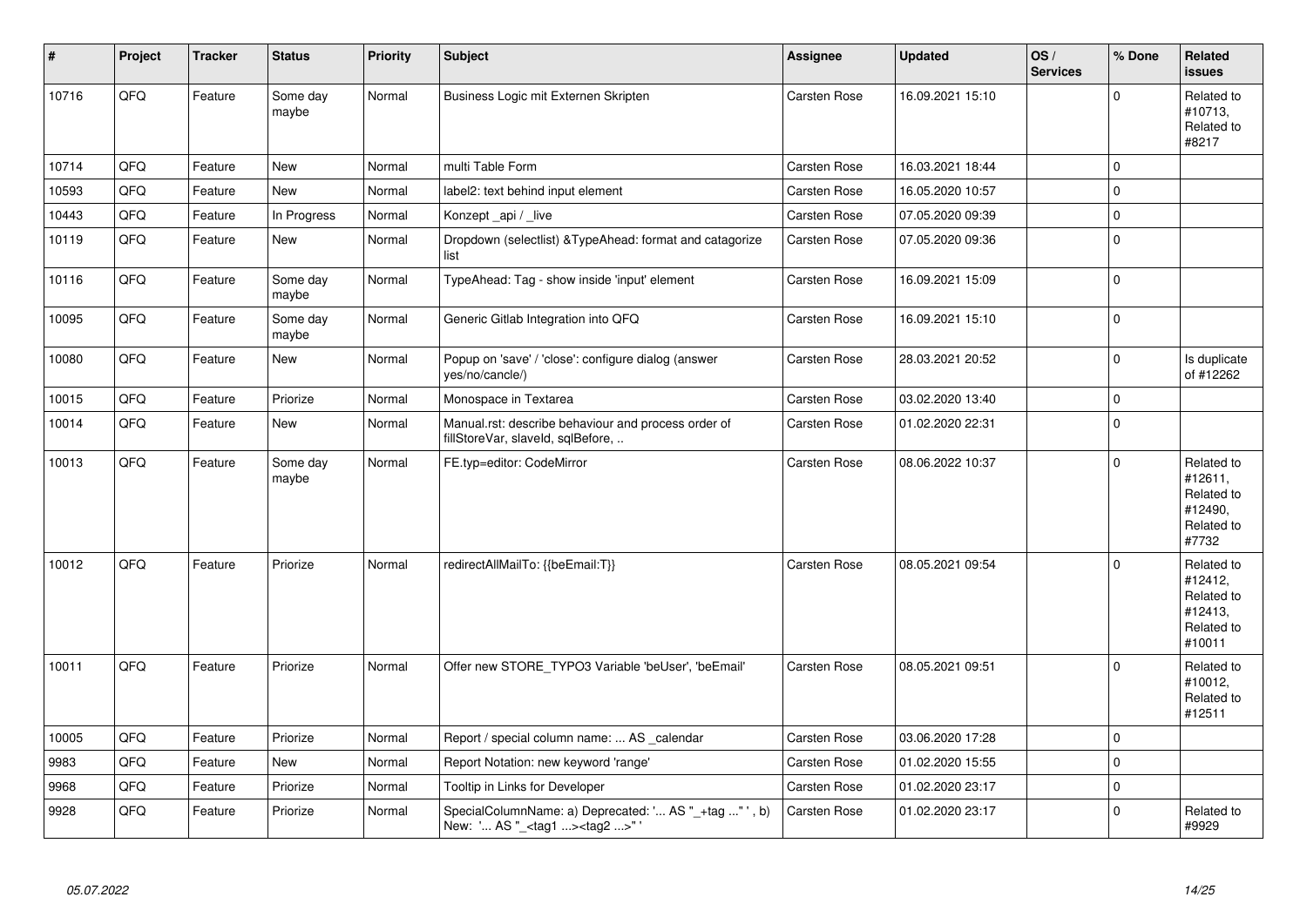| ∦    | Project | <b>Tracker</b> | <b>Status</b>     | <b>Priority</b> | Subject                                                                                                                               | <b>Assignee</b>     | <b>Updated</b>   | OS/<br><b>Services</b> | % Done      | Related<br><b>issues</b>                                             |
|------|---------|----------------|-------------------|-----------------|---------------------------------------------------------------------------------------------------------------------------------------|---------------------|------------------|------------------------|-------------|----------------------------------------------------------------------|
| 9927 | QFQ     | Feature        | <b>New</b>        | Normal          | QFQ Update: a) Update nur machen wenn BE User<br>eingeloggt ist., b) Bei Fehler genaue Meldung welcher<br>Updateschritt Probleme hat. | Carsten Rose        | 22.01.2020 12:59 |                        | $\pmb{0}$   |                                                                      |
| 9900 | QFQ     | Feature        | Priorize          | Normal          | Generic API Call: tt-content record >> JSON                                                                                           | <b>Carsten Rose</b> | 01.02.2020 10:13 |                        | $\mathbf 0$ |                                                                      |
| 9811 | QFQ     | Feature        | New               | Normal          | Report: tag every n'th row                                                                                                            | Carsten Rose        | 01.02.2020 23:22 |                        | $\pmb{0}$   |                                                                      |
| 9781 | QFQ     | Feature        | <b>New</b>        | Normal          | Button: CSS class to make buttons smaller                                                                                             | Carsten Rose        | 01.02.2020 23:22 |                        | $\mathbf 0$ |                                                                      |
| 9777 | QFQ     | Feature        | New               | Normal          | Logging QFQ Variables                                                                                                                 | <b>Carsten Rose</b> | 16.12.2019 17:17 |                        | $\mathbf 0$ |                                                                      |
| 9707 | QFQ     | Feature        | New               | Normal          | SIP security: encode pageld and check pageld on decode                                                                                | Carsten Rose        | 01.02.2020 23:22 |                        | $\mathbf 0$ |                                                                      |
| 9706 | QFQ     | Feature        | <b>New</b>        | Normal          | Multi File Upload (hidden template group)                                                                                             | Carsten Rose        | 01.02.2020 23:22 |                        | $\mathbf 0$ | Related to<br>#7521,<br>Related to<br>#5562,<br>Related to<br>#13330 |
| 9704 | QFQ     | Feature        | Some day<br>maybe | Normal          | Thumbnails Generieren beim Splitten von PDF Files                                                                                     | Carsten Rose        | 11.12.2019 16:01 |                        | $\mathbf 0$ |                                                                      |
| 9668 | QFQ     | Feature        | Priorize          | Normal          | Form.mode: rename 'hidden' to 'hide'                                                                                                  | Carsten Rose        | 05.05.2021 22:14 |                        | $\mathbf 0$ | Related to<br>#6437                                                  |
| 9602 | QFQ     | Feature        | New               | Normal          | Form definition as JSON                                                                                                               | Carsten Rose        | 01.02.2020 23:21 |                        | $\mathbf 0$ | Related to<br>#9600                                                  |
| 9579 | QFQ     | Feature        | Some day<br>maybe | Normal          | Multiform with Process Row                                                                                                            | Carsten Rose        | 11.12.2019 16:01 |                        | $\mathbf 0$ |                                                                      |
| 9537 | QFQ     | Feature        | <b>New</b>        | Normal          | FormEditor: Edit fieldset in FrontEnd                                                                                                 | Carsten Rose        | 01.02.2020 23:22 |                        | $\mathbf 0$ |                                                                      |
| 9394 | QFQ     | Feature        | Priorize          | Normal          | REST: allow for non numerical ids in get requests                                                                                     | <b>Carsten Rose</b> | 05.05.2021 22:10 |                        | $\mathbf 0$ |                                                                      |
| 9352 | QFQ     | Feature        | New               | Normal          | FE 'Native' fire slaveld, sqlAfter, sqlIns                                                                                            | Carsten Rose        | 01.02.2020 23:22 |                        | $\mathbf 0$ |                                                                      |
| 9348 | QFQ     | Feature        | <b>New</b>        | Normal          | defaultThumbnailSize: pre render thumbnails                                                                                           | Carsten Rose        | 12.06.2021 09:05 |                        | $\mathbf 0$ |                                                                      |
| 9346 | QFQ     | Feature        | Priorize          | Normal          | beforeSave: check if an upload is given                                                                                               | Carsten Rose        | 11.06.2021 21:18 |                        | $\mathbf 0$ |                                                                      |
| 9221 | QFQ     | Feature        | New               | Normal          | typeAhead: Zeichenlimite ausschalten                                                                                                  | Carsten Rose        | 29.06.2022 22:36 |                        | $\mathbf 0$ |                                                                      |
| 9208 | QFQ     | Feature        | <b>New</b>        | Normal          | Manage 'recent' records                                                                                                               | Carsten Rose        | 01.02.2020 23:22 |                        | $\mathbf 0$ |                                                                      |
| 9136 | QFQ     | Feature        | New               | Normal          | Create ZIP files with dynamic PDFs                                                                                                    | Carsten Rose        | 01.02.2020 23:22 |                        | $\mathbf 0$ |                                                                      |
| 9129 | QFQ     | Feature        | New               | Normal          | sqlValidate: Message as notification, not as error                                                                                    | Carsten Rose        | 01.02.2020 23:22 |                        | $\mathbf 0$ | Related to<br>#9128                                                  |
| 9128 | QFO     | Feature        | New               | Normal          | Error Message: not replaced variables- a) replace back to<br>'{{', b) underline                                                       | Carsten Rose        | 01.02.2020 23:22 |                        | $\mathbf 0$ | Related to<br>#9129                                                  |
| 8975 | QFQ     | Feature        | New               | Normal          | Report Notation: 2.0                                                                                                                  | Carsten Rose        | 01.02.2020 23:22 |                        | 0           | Related to<br>#8963                                                  |
| 8963 | QFQ     | Feature        | Priorize          | Normal          | Setting values in a store: flexible way                                                                                               | Carsten Rose        | 05.05.2021 22:10 |                        | $\mathsf 0$ | Related to<br>#8975                                                  |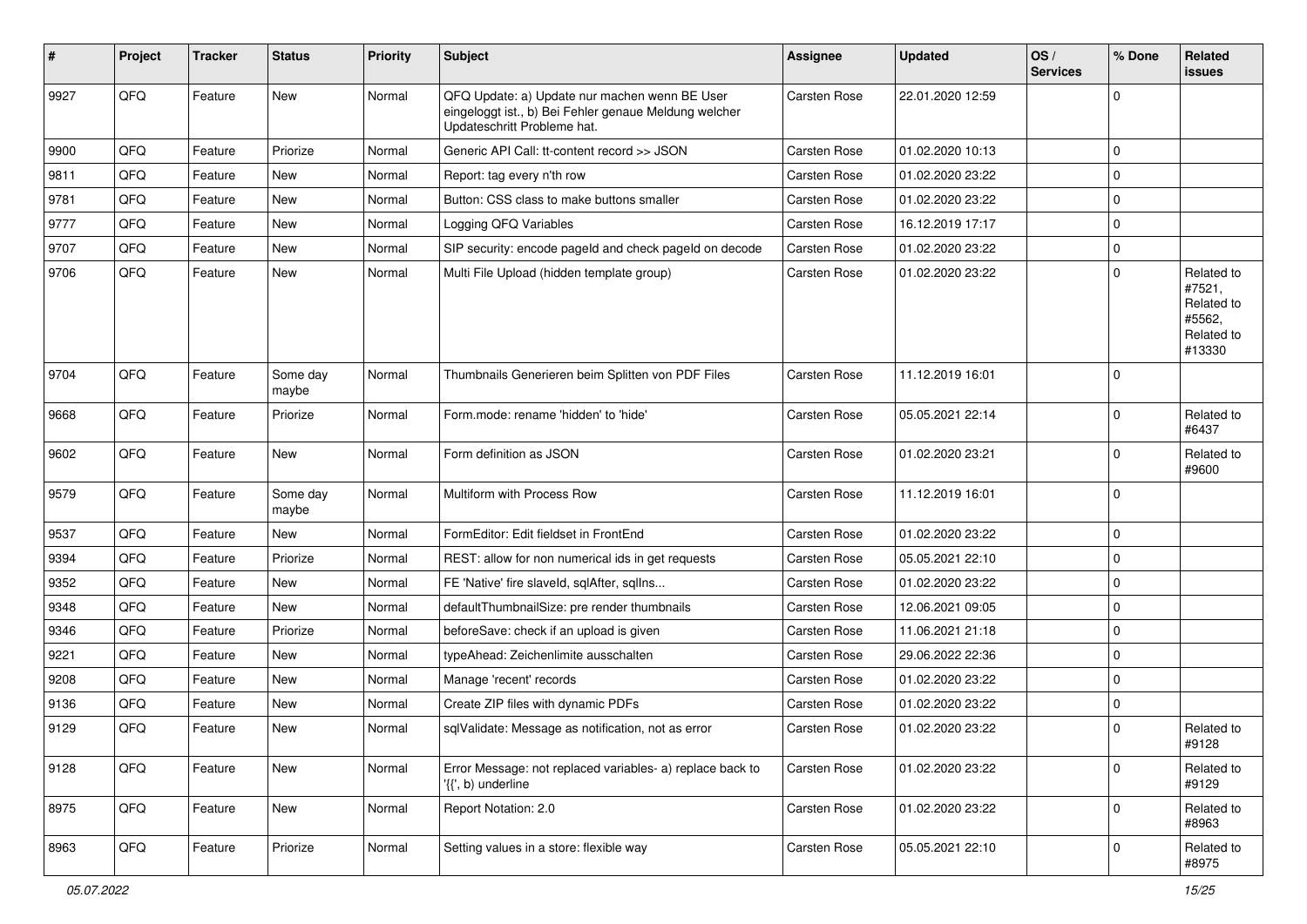| $\pmb{\#}$ | Project | <b>Tracker</b> | <b>Status</b>     | <b>Priority</b> | Subject                                                                                                | <b>Assignee</b> | <b>Updated</b>   | OS/<br><b>Services</b> | % Done      | Related<br><b>issues</b>                        |
|------------|---------|----------------|-------------------|-----------------|--------------------------------------------------------------------------------------------------------|-----------------|------------------|------------------------|-------------|-------------------------------------------------|
| 8962       | QFQ     | Feature        | New               | High            | allow for form fields with identical names                                                             | Carsten Rose    | 03.05.2021 21:14 |                        | $\Omega$    |                                                 |
| 8894       | QFQ     | Feature        | Some day<br>maybe | Normal          | Documentation Tags Usable in QFQ Application                                                           | Carsten Rose    | 11.12.2019 16:01 |                        | $\mathbf 0$ |                                                 |
| 8892       | QFQ     | Feature        | Some day<br>maybe | Normal          | Display and Edit SQL Comments in Form Editor                                                           | Carsten Rose    | 11.12.2019 16:01 |                        | $\mathbf 0$ |                                                 |
| 8806       | QFQ     | Feature        | New               | Normal          | SQL Function nl2br                                                                                     | Carsten Rose    | 01.02.2020 23:22 |                        | $\mathbf 0$ |                                                 |
| 8719       | QFQ     | Feature        | New               | Normal          | extraButtonLock: add support for 0/1                                                                   | Carsten Rose    | 01.02.2020 23:22 |                        | $\mathbf 0$ |                                                 |
| 8702       | QFQ     | Feature        | New               | Normal          | Load Record which is locked: missing user info                                                         | Carsten Rose    | 11.12.2019 16:16 |                        | $\Omega$    | Related to<br>#9789                             |
| 8586       | QFQ     | Feature        | Some day<br>maybe | Normal          | QFQ: Enhance Error message for 'record not found'                                                      | Carsten Rose    | 16.09.2021 15:10 |                        | l 0         |                                                 |
| 8585       | QFQ     | Feature        | Priorize          | Normal          | Enhance Error message for 'unknown form'                                                               | Carsten Rose    | 01.02.2020 10:13 |                        | $\mathbf 0$ |                                                 |
| 8584       | QFQ     | Feature        | Priorize          | Normal          | FE 'Action' - never assign to Container (except Template<br>Group)                                     | Carsten Rose    | 01.02.2020 10:13 |                        | $\Omega$    |                                                 |
| 8520       | QFQ     | Feature        | Some day<br>maybe | Normal          | Bring QFQ to Composer                                                                                  | Carsten Rose    | 16.09.2021 15:10 |                        | $\Omega$    |                                                 |
| 8336       | QFQ     | Feature        | New               | Normal          | Form > modified > Close New: a) Optional disable popup, b)<br>custom text, c) mode on save: close stay | Carsten Rose    | 01.02.2020 23:22 |                        | $\mathbf 0$ | Related to<br>#8335                             |
| 8277       | QFQ     | Feature        | Priorize          | Normal          | fe.parameter.default=                                                                                  | Carsten Rose    | 01.02.2020 23:17 |                        | $\Omega$    | Related to<br>#8113                             |
| 8217       | QFQ     | Feature        | New               | Normal          | if-elseif-else construct                                                                               | Carsten Rose    | 16.03.2021 18:41 |                        | $\Omega$    | Related to<br>#10716                            |
| 8204       | QFQ     | Feature        | Priorize          | High            | Position 'required mark'                                                                               | Carsten Rose    | 16.06.2021 13:44 |                        | $\mathbf 0$ |                                                 |
| 8187       | QFQ     | Feature        | New               | Normal          | Subrecord: enable/hide new button - make new/edit/delete<br>customizeable.                             | Carsten Rose    | 06.03.2021 18:44 |                        | $\Omega$    | Related to<br>#11326                            |
| 8101       | QFQ     | Feature        | Some day<br>maybe | Normal          | Password hash: support further hashing methods                                                         | Carsten Rose    | 16.09.2021 15:10 |                        | $\Omega$    |                                                 |
| 8089       | QFQ     | Feature        | New               | Normal          | Copy/Paste for FormElements                                                                            | Carsten Rose    | 01.02.2020 23:22 |                        | 0           |                                                 |
| 8082       | QFQ     | Feature        | Priorize          | High            | Contact form without saving record                                                                     | Carsten Rose    | 07.12.2021 15:20 |                        | $\Omega$    | Related to<br>#8587,<br><b>Blocks</b><br>#11850 |
| 8044       | QFQ     | Feature        | Priorize          | Normal          | Transaction: a) Form, b) Report                                                                        | Carsten Rose    | 05.05.2021 22:14 |                        | l 0         | Related to<br>#8043                             |
| 8034       | QFQ     | Feature        | Priorize          | Normal          | FormElement 'data': 22.22.2222 should not be accepted                                                  | Carsten Rose    | 01.02.2020 10:13 |                        | l 0         |                                                 |
| 7924       | QFQ     | Feature        | New               | Normal          | Radio/Checkbox with Tooltip                                                                            | Carsten Rose    | 01.02.2020 23:22 |                        | $\mathbf 0$ |                                                 |
| 7920       | QFQ     | Feature        | New               | Normal          | FE: Syntax Highlight, Zeinlenumbruch                                                                   | Carsten Rose    | 01.02.2020 10:03 |                        | $\mathbf 0$ |                                                 |
| 7850       | QFQ     | Feature        | New               | High            | Upload records: non 'pathFileName' column                                                              | Carsten Rose    | 03.05.2021 21:14 |                        | $\mathbf 0$ |                                                 |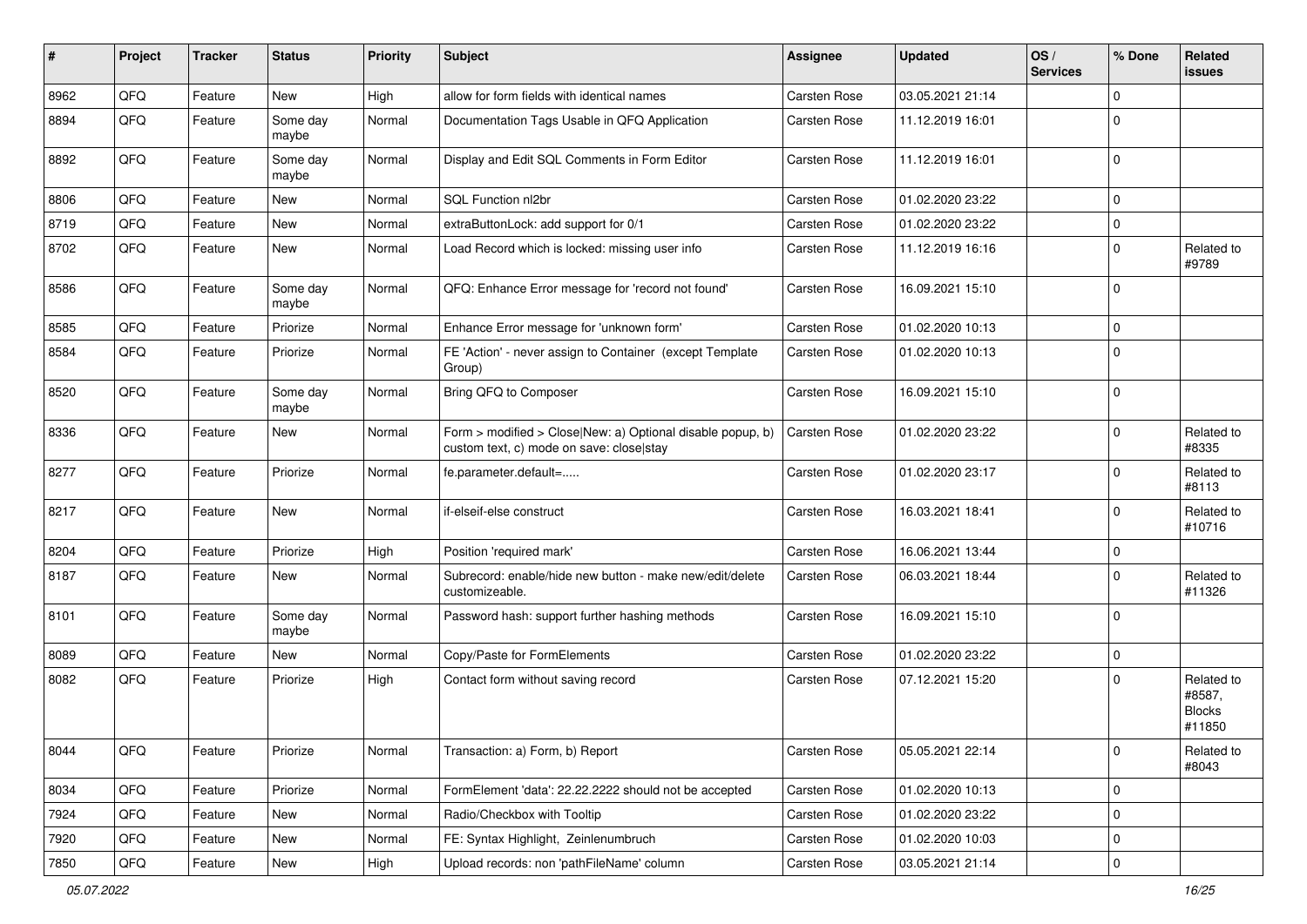| #    | Project | <b>Tracker</b> | <b>Status</b>     | <b>Priority</b> | <b>Subject</b>                                                                                 | Assignee     | <b>Updated</b>   | OS/<br><b>Services</b> | % Done      | Related<br>issues         |
|------|---------|----------------|-------------------|-----------------|------------------------------------------------------------------------------------------------|--------------|------------------|------------------------|-------------|---------------------------|
| 7812 | QFQ     | Feature        | <b>New</b>        | Normal          | FE 'Subrecord' - new option 'subrecordShowFilter',<br>'subrecordPaging'                        | Carsten Rose | 01.02.2020 23:22 |                        | 0           |                           |
| 7683 | QFQ     | Feature        | New               | Normal          | Special column names in '{{ SELECT  AS _link }}' should<br>be detected                         | Carsten Rose | 01.02.2020 23:21 |                        | $\Omega$    |                           |
| 7681 | QFQ     | Feature        | <b>New</b>        | Normal          | Optional switch off 'check for modified record'                                                | Carsten Rose | 01.02.2020 23:21 |                        | 0           |                           |
| 7660 | QFQ     | Feature        | New               | Normal          | IMAP: import mails to DB, move / delete mails                                                  | Carsten Rose | 01.02.2020 09:52 |                        | $\Omega$    |                           |
| 7630 | QFQ     | Feature        | Priorize          | Normal          | detailed error message for simple upload                                                       | Carsten Rose | 01.02.2020 10:13 |                        | $\mathbf 0$ |                           |
| 7522 | QFQ     | Feature        | Priorize          | Normal          | Inserting default index.html to folder (Avoid Apache<br>Indexing)                              | Carsten Rose | 01.02.2020 10:13 |                        | $\Omega$    |                           |
| 7521 | QFQ     | Feature        | New               | Normal          | TemplateGroup: fe.type=upload                                                                  | Carsten Rose | 01.02.2020 23:21 |                        | $\mathbf 0$ | Related to<br>#9706       |
| 7520 | QFQ     | Feature        | <b>New</b>        | Normal          | QR Code:  AS _qr ( AS _link)                                                                   | Carsten Rose | 01.02.2020 23:22 |                        | $\mathbf 0$ |                           |
| 7519 | QFQ     | Feature        | New               | Normal          | Select: Multi                                                                                  | Carsten Rose | 01.02.2020 23:22 |                        | 0           |                           |
| 7481 | QFQ     | Feature        | New               | Normal          | Detect 'BaseUrl' automatically                                                                 | Carsten Rose | 01.02.2020 23:21 |                        | $\mathbf 0$ |                           |
| 7480 | QFQ     | Feature        | New               | Normal          | Record History (Undo / Redo)                                                                   | Carsten Rose | 11.12.2019 16:16 |                        | $\Omega$    | Related to<br>#2361       |
| 7453 | QFQ     | Feature        | Some day<br>maybe | Normal          | import / export forms QFQ                                                                      | Carsten Rose | 16.09.2021 15:10 |                        | $\Omega$    |                           |
| 7452 | QFQ     | Feature        | Some day<br>maybe | Normal          | automate deployment new QFQ version                                                            | Carsten Rose | 16.09.2021 15:10 |                        | $\Omega$    |                           |
| 7342 | QFQ     | Feature        | New               | Normal          | add content $=$ hide this                                                                      | Carsten Rose | 01.02.2020 23:21 |                        | $\mathbf 0$ |                           |
| 7336 | QFQ     | Feature        | Some day<br>maybe | Normal          | PDF Upload: disallow PDFs with specific Meta information                                       | Carsten Rose | 11.12.2019 16:01 |                        | $\mathbf 0$ |                           |
| 7290 | QFQ     | Feature        | Priorize          | Normal          | FormEditor: title as textarea if LEN(title)>60                                                 | Carsten Rose | 01.02.2020 10:13 |                        | $\Omega$    | Blocked by<br>#7682       |
| 7280 | QFQ     | Feature        | <b>New</b>        | Normal          | recently used table                                                                            | Carsten Rose | 01.02.2020 23:21 |                        | $\mathbf 0$ |                           |
| 7239 | QFQ     | Feature        | New               | Normal          | TinyMCE: html tag whitelist                                                                    | Carsten Rose | 01.02.2020 23:21 |                        | $\Omega$    | Related to<br>#14320      |
| 7217 | QFQ     | Feature        | Priorize          | Normal          | Download: notice User if `_sip=?` is missing                                                   | Carsten Rose | 01.02.2020 10:13 |                        | $\Omega$    |                           |
| 7175 | QFQ     | Feature        | New               | Normal          | Upload: md5 hash as filename                                                                   | Carsten Rose | 01.02.2020 23:21 |                        | $\mathbf 0$ |                           |
| 7119 | QFQ     | Feature        | New               | Normal          | Upload: scaleDownWidth, scaleDownHeight                                                        | Carsten Rose | 01.02.2020 23:21 |                        | $\mathbf 0$ |                           |
| 7109 | QFQ     | Feature        | New               | Normal          | Dynamic Updates: row/element hide                                                              | Carsten Rose | 01.02.2020 23:22 |                        | $\mathbf 0$ | Has<br>duplicate<br>#4081 |
| 7107 | QFQ     | Feature        | Some day<br>maybe | Normal          | Showcase Registration Tool: Anmeldung / Administration :<br>Liste Anmeldungen / Emaileinaldung | Carsten Rose | 11.12.2019 16:01 |                        | $\mathbf 0$ |                           |
| 7102 | QFQ     | Feature        | New               | Normal          | Comment sign in report: '#' and '--'                                                           | Carsten Rose | 01.02.2020 23:21 |                        | 0           |                           |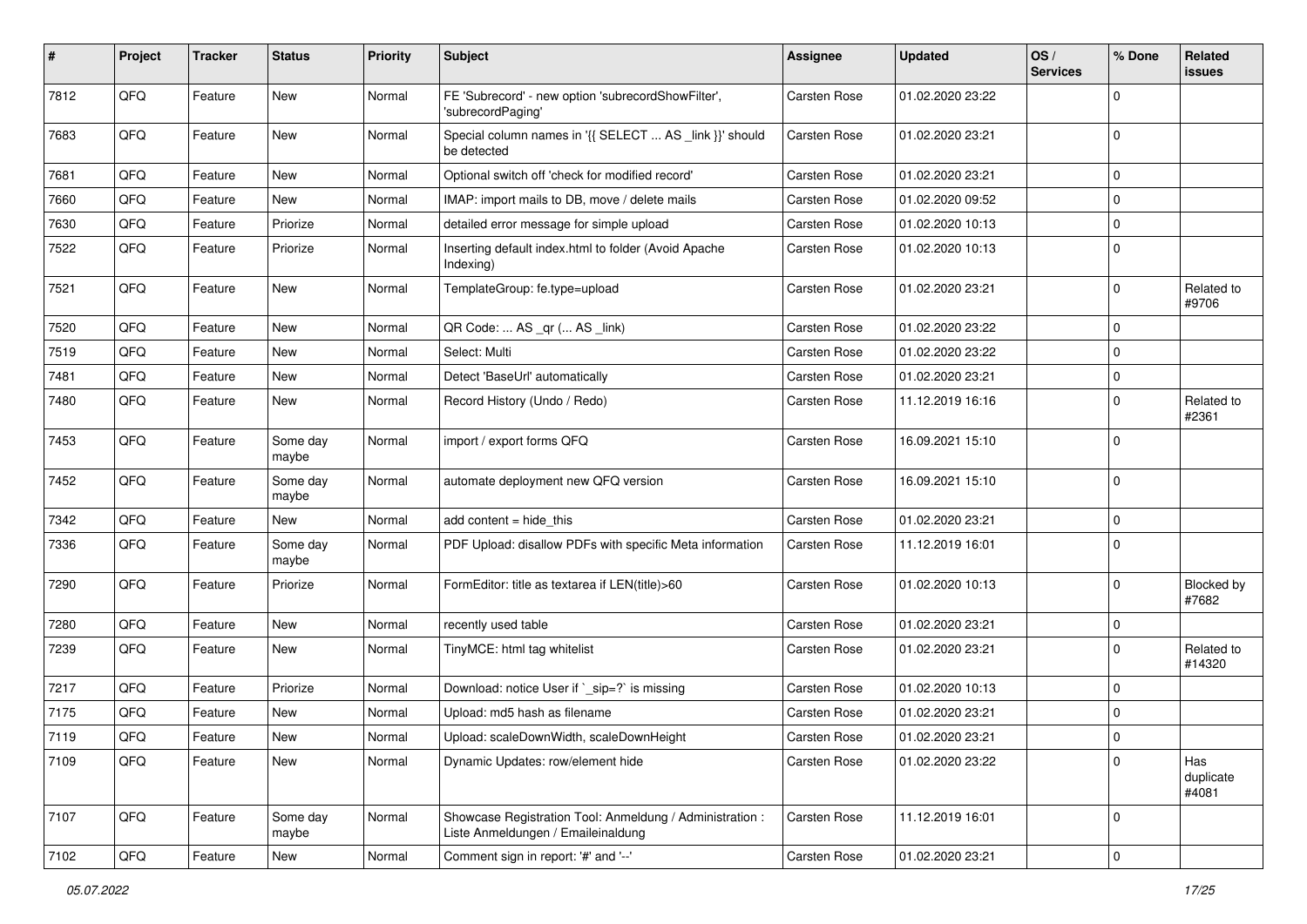| $\vert$ # | Project | <b>Tracker</b> | <b>Status</b>     | <b>Priority</b> | <b>Subject</b>                                                                                                             | Assignee            | <b>Updated</b>   | OS/<br><b>Services</b> | % Done      | Related<br><b>issues</b>                    |
|-----------|---------|----------------|-------------------|-----------------|----------------------------------------------------------------------------------------------------------------------------|---------------------|------------------|------------------------|-------------|---------------------------------------------|
| 7099      | QFQ     | Feature        | <b>New</b>        | Normal          | Redesign FormEditor                                                                                                        | Carsten Rose        | 01.02.2020 23:21 |                        | $\mathbf 0$ |                                             |
| 6998      | QFQ     | Feature        | Priorize          | Normal          | Form: with debug=on show column information as tooltip of<br>column label                                                  | Carsten Rose        | 01.02.2020 10:13 |                        | $\mathbf 0$ |                                             |
| 6855      | QFQ     | Feature        | <b>New</b>        | Normal          | With {{feUser:U}}!={{feUser:T}}: Save / Delete: only possible<br>with {{feUserSave:U}}='yes' and '{{feUserDelete:U}}='yes' | Carsten Rose        | 01.02.2020 23:21 |                        | $\mathbf 0$ |                                             |
| 6765      | QFQ     | Feature        | <b>New</b>        | Normal          | Moeglichkeit via QFQ eigene Logs zu schreiben                                                                              | Carsten Rose        | 01.02.2020 23:21 |                        | $\mathbf 0$ |                                             |
| 6723      | QFQ     | Feature        | <b>New</b>        | Normal          | Report QFQ Installation and Version                                                                                        | Carsten Rose        | 12.06.2021 09:07 |                        | $\mathsf 0$ |                                             |
| 6715      | QFQ     | Feature        | Some day<br>maybe | Normal          | Code-Refactoring: dbArray vereinheitlichen                                                                                 | Carsten Rose        | 11.12.2019 16:02 |                        | $\Omega$    |                                             |
| 6602      | QFQ     | Feature        | New               | Normal          | Formlet: in Report auf Mausklick ein mini-form oeffnen                                                                     | Carsten Rose        | 11.12.2019 16:16 |                        | $\mathsf 0$ |                                             |
| 6594      | QFQ     | Feature        | <b>New</b>        | Normal          | Excel: on download, check if there is a valid sip                                                                          | Carsten Rose        | 01.02.2020 23:21 |                        | $\mathbf 0$ |                                             |
| 6437      | QFQ     | Feature        | <b>New</b>        | Normal          | Neuer Mode Button bei FormElementen                                                                                        | Carsten Rose        | 01.02.2020 23:21 |                        | $\mathbf 0$ | Related to<br>#9668,<br>Blocked by<br>#9678 |
| 6292      | QFQ     | Feature        | New               | Normal          | Download: File speichern mit Hash aber original Filename in<br>der Datenbank vermerken fuer Downloads                      | Carsten Rose        | 01.02.2020 23:21 |                        | $\Omega$    |                                             |
| 6289      | QFQ     | Feature        | <b>New</b>        | Normal          | Form: Log                                                                                                                  | Carsten Rose        | 01.02.2020 23:21 |                        | $\mathsf 0$ |                                             |
| 6261      | QFQ     | Feature        | <b>New</b>        | Normal          | Persistent SIP                                                                                                             | <b>Carsten Rose</b> | 12.06.2021 09:07 |                        | $\mathbf 0$ | Related to<br>#10819                        |
| 6250      | QFQ     | Feature        | In Progress       | Normal          | Enhance layout: a) Subrecord, b) Subrecord-Title                                                                           | Carsten Rose        | 01.02.2020 23:22 |                        | $\mathbf 0$ | Related to<br>#5391                         |
| 5983      | QFQ     | Feature        | Some day<br>maybe | Normal          | Form Submit (save & update): normalize date/-time FE                                                                       | Carsten Rose        | 01.02.2020 23:19 |                        | $\mathbf 0$ |                                             |
| 5942      | QFQ     | Feature        | Priorize          | Normal          | 'L' and 'type': append to links, generate via 'link' by using<br>'u:' .                                                    | Carsten Rose        | 01.02.2020 10:13 |                        | $\mathbf 0$ |                                             |
| 5894      | QFQ     | Feature        | Feedback          | Normal          | Typeahead in Report: show/hide rows dynamically                                                                            | Carsten Rose        | 18.02.2022 08:50 |                        | $\Omega$    | Related to<br>#5893,<br>Related to<br>#5885 |
| 5852      | QFQ     | Feature        | Some day<br>maybe | Normal          | Logging: mail.log / sql.log - im FE anzeigen und via AJAX<br>aktualisieren                                                 | Carsten Rose        | 01.02.2020 23:19 |                        | $\mathbf 0$ | Related to<br>#5885                         |
| 5782      | QFQ     | Feature        | New               | Normal          | NextCloud API                                                                                                              | Carsten Rose        | 01.02.2020 10:02 |                        | $\pmb{0}$   |                                             |
| 5715      | QFQ     | Feature        | New               | High            | PDF Caching                                                                                                                | Carsten Rose        | 03.05.2021 21:14 |                        | $\Omega$    | Related to<br>#5851,<br>Related to<br>#6357 |
| 5695      | QFQ     | Feature        | In Progress       | Normal          | Multiform                                                                                                                  | <b>Carsten Rose</b> | 02.01.2021 18:38 |                        | $\mathbf 0$ |                                             |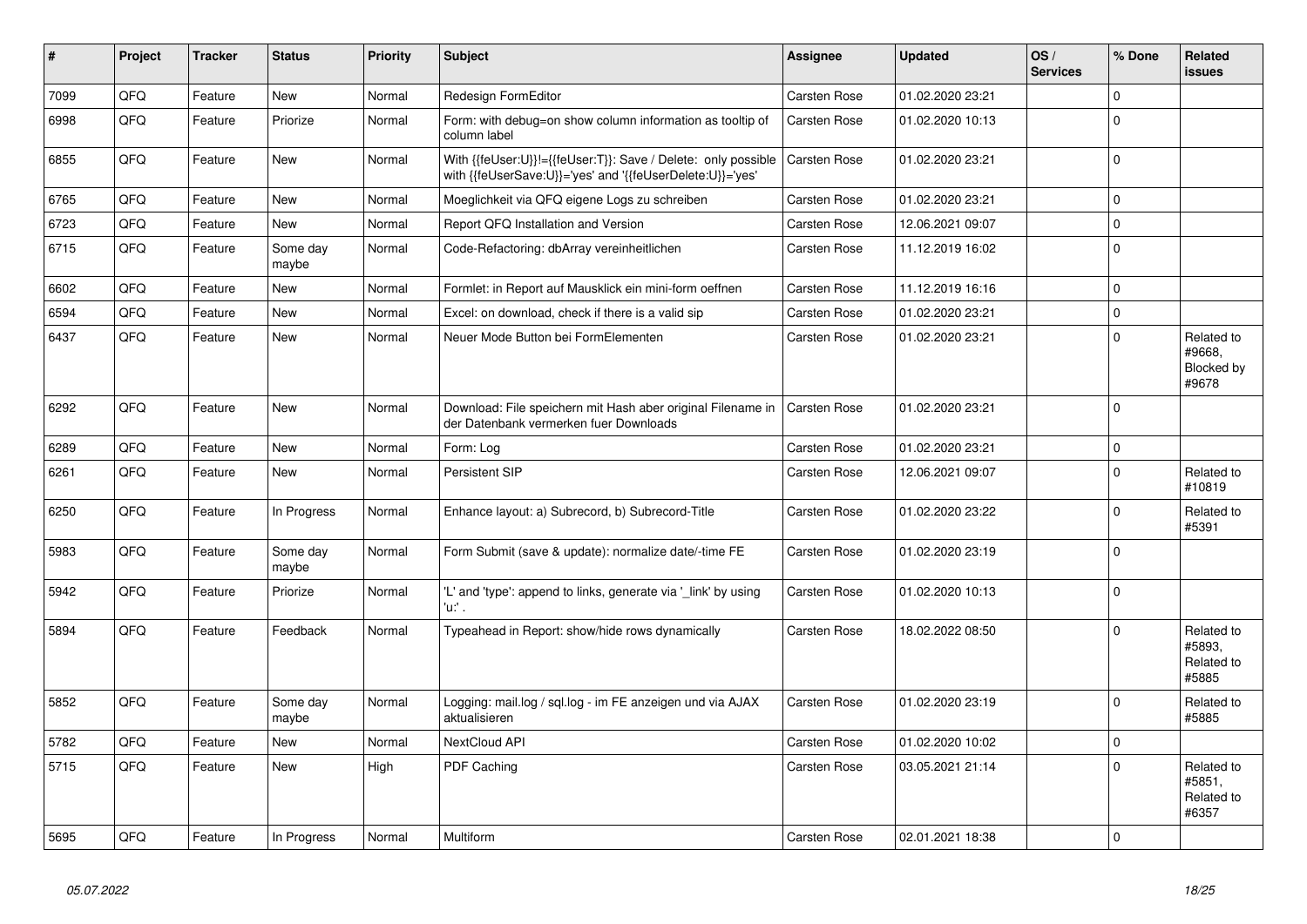| #    | Project | <b>Tracker</b> | <b>Status</b>     | <b>Priority</b> | <b>Subject</b>                                                                                            | Assignee            | <b>Updated</b>   | OS/<br><b>Services</b> | % Done      | Related<br><b>issues</b>                    |
|------|---------|----------------|-------------------|-----------------|-----------------------------------------------------------------------------------------------------------|---------------------|------------------|------------------------|-------------|---------------------------------------------|
| 5665 | QFQ     | Feature        | Some day<br>maybe | Normal          | Versuch das '{{!' nicht mehr noetig ist.                                                                  | <b>Carsten Rose</b> | 01.02.2020 23:20 |                        | $\mathbf 0$ | Related to<br>#7432,<br>Related to<br>#7434 |
| 5579 | QFQ     | Feature        | Some day<br>maybe | Normal          | Enhance Doc / Presentation: variable type 'link column type'                                              | Carsten Rose        | 01.02.2020 23:19 |                        | $\Omega$    |                                             |
| 5548 | QFQ     | Feature        | Some day<br>maybe | Normal          | 801 Textfiles/Scriptfiles als Thumbnail                                                                   | Carsten Rose        | 07.03.2022 16:26 |                        | $\mathbf 0$ |                                             |
| 5480 | QFQ     | Feature        | Some day<br>maybe | Normal          | QFQ: Dokumentation mit Screenshots versehen                                                               | Carsten Rose        | 01.02.2020 23:20 |                        | $\mathsf 0$ | Related to<br>#9879                         |
| 5428 | QFQ     | Feature        | Some day<br>maybe | Normal          | secure thumbnail: late render on access.                                                                  | Carsten Rose        | 01.02.2020 23:20 |                        | $\mathsf 0$ |                                             |
| 5345 | QFQ     | Feature        | New               | Normal          | Report: UPDATE / INSERT / DELETE statements should<br>trigger subqueries, depending on the result.        | Carsten Rose        | 27.05.2020 16:11 |                        | $\mathbf 0$ |                                             |
| 5132 | QFQ     | Feature        | Some day<br>maybe | Normal          | Error Message sendmail missing attachment: more details                                                   | Carsten Rose        | 01.02.2020 23:19 |                        | $\mathbf 0$ |                                             |
| 5131 | QFQ     | Feature        | New               | Normal          | Activate Spin Gear ('wait/busy' indicator) via LINK attribute                                             | Carsten Rose        | 01.02.2020 23:21 |                        | $\pmb{0}$   |                                             |
| 4956 | QFQ     | Feature        | Some day<br>maybe | Normal          | Sendmail: Benutzerdefinierte Headers                                                                      | Carsten Rose        | 11.12.2019 16:02 |                        | $\mathbf 0$ |                                             |
| 4872 | QFQ     | Feature        | Some day<br>maybe | Normal          | Fields of Typo3 page available in STORE_TYPO3                                                             | Carsten Rose        | 01.02.2020 23:19 |                        | $\mathsf 0$ |                                             |
| 4869 | QFQ     | Feature        | Some day<br>maybe | Normal          | Dynamic Update (show, hide, readonly?, required?) for<br><b>Template Group Elements</b>                   | Carsten Rose        | 01.02.2020 23:19 |                        | $\mathbf 0$ | Related to<br>#4865                         |
| 4839 | QFQ     | Feature        | Some day<br>maybe | Normal          | qfq-handle in <head> Abschnitt</head>                                                                     | Carsten Rose        | 11.12.2019 16:02 |                        | $\mathbf 0$ |                                             |
| 4757 | QFQ     | Feature        | Some day<br>maybe | Normal          | Test subrecord: download links ok? Links ok?                                                              | Carsten Rose        | 01.02.2020 23:20 |                        | $\mathbf 0$ |                                             |
| 4652 | QFQ     | Feature        | Some day<br>maybe | Normal          | UZH CD: Weiterleitung auf benutzerdefinierte 403/404 Seite                                                | <b>Carsten Rose</b> | 01.02.2020 23:20 |                        | $\Omega$    |                                             |
| 4650 | QFQ     | Feature        | Some day<br>maybe | Normal          | Convert html to doc/rtf                                                                                   | Carsten Rose        | 01.02.2020 23:20 |                        | $\mathbf 0$ | Related to<br>#10704                        |
| 4606 | QFQ     | Feature        | Some day<br>maybe | Normal          | link: qualifier to render bootstrap button                                                                | Carsten Rose        | 01.02.2020 23:19 |                        | $\mathbf 0$ |                                             |
| 4413 | QFQ     | Feature        | New               | Normal          | fieldset: show/hidden, modeSql, dynamicUpdate                                                             | Carsten Rose        | 09.02.2022 15:19 |                        | $\mathbf 0$ |                                             |
| 4365 | QFQ     | Feature        | Some day<br>maybe | Normal          | Multi Language: new way of config                                                                         | <b>Carsten Rose</b> | 01.02.2020 23:20 |                        | $\pmb{0}$   |                                             |
| 4349 | QFQ     | Feature        | Some day<br>maybe | Normal          | link download: downloaded external URL to<br>deliver/concatenate - check mimetipe and handle it correctly | Carsten Rose        | 11.12.2019 16:02 |                        | $\Omega$    |                                             |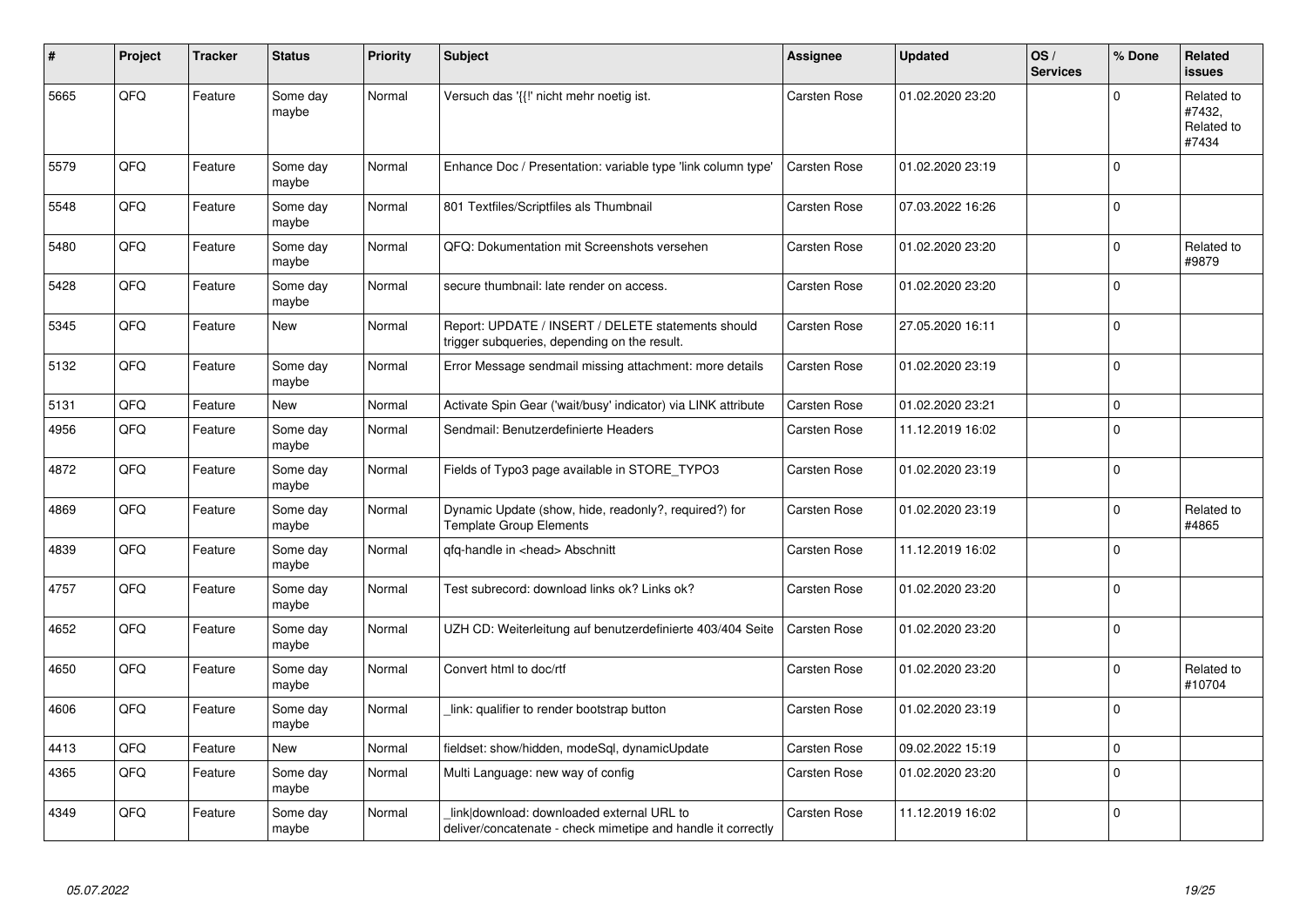| #    | Project | <b>Tracker</b> | <b>Status</b>     | <b>Priority</b> | <b>Subject</b>                                                                                                          | Assignee            | <b>Updated</b>   | OS/<br><b>Services</b> | % Done      | Related<br><b>issues</b>                    |
|------|---------|----------------|-------------------|-----------------|-------------------------------------------------------------------------------------------------------------------------|---------------------|------------------|------------------------|-------------|---------------------------------------------|
| 4343 | QFQ     | Feature        | Some day<br>maybe | Normal          | Link: Classifier to add 'attributes'                                                                                    | Carsten Rose        | 01.02.2020 23:20 |                        | $\Omega$    | Related to<br>#14077                        |
| 4330 | QFQ     | Feature        | Some day<br>maybe | Normal          | Error Message: report missing {{ / }} in sqlUpdate, sqlInsert,<br>sqlDelete, sqlAfter, sqlBefore in FE action elements. | Carsten Rose        | 01.02.2020 23:20 |                        | $\Omega$    |                                             |
| 4259 | QFQ     | Feature        | Some day<br>maybe | Normal          | Instant trigger a cron job                                                                                              | Carsten Rose        | 11.12.2019 16:03 |                        | $\mathbf 0$ |                                             |
| 4258 | QFQ     | Feature        | Some day<br>maybe | High            | <b>System Defaults: Forms</b>                                                                                           | Carsten Rose        | 03.05.2021 21:14 |                        | $\mathbf 0$ |                                             |
| 4250 | QFQ     | Feature        | New               | Normal          | AutoCron in QFQ via PHP                                                                                                 | Carsten Rose        | 01.02.2020 23:21 |                        | $\mathbf 0$ | Related to<br>#3292,<br>Related to<br>#3291 |
| 4197 | QFQ     | Feature        | Some day<br>maybe | Normal          | Unit Test fuer JSON Stream von QuickFormQuery.php ><br>doForm()                                                         | Carsten Rose        | 11.12.2019 16:03 |                        | $\mathbf 0$ |                                             |
| 4082 | QFQ     | Feature        | <b>New</b>        | Normal          | Dynamic Update: modeSql - useful default                                                                                | Carsten Rose        | 01.02.2020 23:22 |                        | $\mathbf 0$ |                                             |
| 4050 | QFQ     | Feature        | <b>New</b>        | Normal          | sgl.log: 1) FormElement ID which causes a specific action,<br>2) Result in the same row.                                | Carsten Rose        | 15.04.2020 11:35 |                        | $\mathbf 0$ | Related to<br>#5458                         |
| 4026 | QFQ     | Feature        | Some day<br>maybe | Normal          | sqlLog.sql: log number of FE.id                                                                                         | Carsten Rose        | 11.12.2019 16:03 |                        | $\mathbf 0$ | Related to<br>#5458                         |
| 4023 | QFQ     | Feature        | <b>New</b>        | Normal          | prepared statements - FE action: salveld, sqllnsert,<br>sqlUpdate, sqlDelete, sqlBefore, sqlAfter                       | Carsten Rose        | 11.12.2019 16:15 |                        | $\Omega$    |                                             |
| 4018 | QFQ     | Feature        | <b>New</b>        | Normal          | typeahead: long query parameter / answer triggers 'Attack<br>detected' and purges current SIP storage.                  | <b>Carsten Rose</b> | 29.06.2022 22:46 |                        | $\Omega$    | Related to<br>#9077                         |
| 3991 | QFQ     | Feature        | Some day<br>maybe | Normal          | report: Columnname '_skipWrap' skips 'fbeg', 'fend'                                                                     | Carsten Rose        | 11.12.2019 16:03 |                        | $\Omega$    |                                             |
| 3990 | QFQ     | Feature        | Some day<br>maybe | High            | custom class definition: add space automatically                                                                        | Carsten Rose        | 03.05.2021 21:14 |                        | $\mathbf 0$ |                                             |
| 3967 | QFQ     | Feature        | Some day<br>maybe | High            | Report: Checkbox, Radio, Dropdown, Input welches ohne<br>Submit funktioniert - 'Inline-Form'                            | Carsten Rose        | 03.05.2021 21:14 |                        | $\mathbf 0$ |                                             |
| 3947 | QFQ     | Feature        | Some day<br>maybe | Normal          | Attack detectect: logout current user                                                                                   | Carsten Rose        | 11.12.2019 16:03 |                        | $\Omega$    | Related to<br>#5458,<br>Related to<br>#6299 |
| 3942 | QFQ     | Feature        | Some day<br>maybe | Normal          | Action Elemente: neu generierte IDs via FE weitergeben                                                                  | <b>Carsten Rose</b> | 11.12.2019 16:03 |                        | $\mathbf 0$ | Related to<br>#3941                         |
| 3941 | QFQ     | Feature        | Some day<br>maybe | Normal          | sglAfter: es sollten mehrere moeglich sein                                                                              | Carsten Rose        | 11.12.2019 16:03 |                        | $\mathbf 0$ | Related to<br>#3942                         |
| 3905 | QFQ     | Feature        | Some day<br>maybe | Normal          | Documentation: Best Practice anhand eines Online<br>Bewerbungstools                                                     | Carsten Rose        | 11.12.2019 16:03 |                        | $\mathbf 0$ |                                             |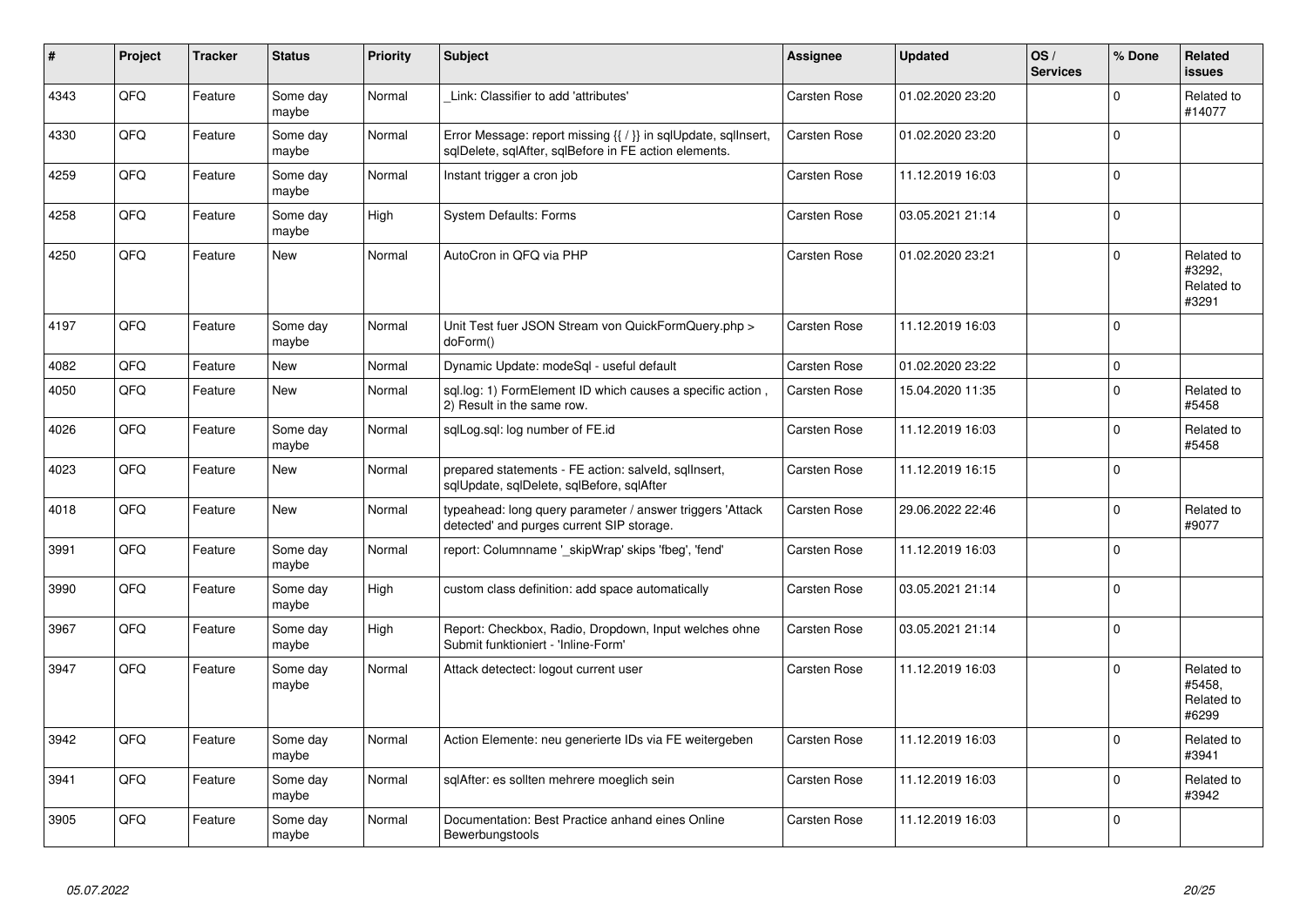| ∦    | Project | <b>Tracker</b> | <b>Status</b>     | <b>Priority</b> | <b>Subject</b>                                                                                                                               | <b>Assignee</b> | <b>Updated</b>   | OS/<br><b>Services</b> | % Done      | Related<br><b>issues</b>                    |
|------|---------|----------------|-------------------|-----------------|----------------------------------------------------------------------------------------------------------------------------------------------|-----------------|------------------|------------------------|-------------|---------------------------------------------|
| 3900 | QFQ     | Feature        | Some day<br>maybe | Normal          | Extend documentation of 'Copy / Paste'                                                                                                       | Carsten Rose    | 11.12.2019 16:03 |                        | $\Omega$    | Related to<br>#3899                         |
| 3877 | QFQ     | Feature        | Some day<br>maybe | Normal          | FormEditor: die Felder die aktuell nicht gebraucht werden<br>nur auf readonly/disabled setzen (nicht ausblenden > das<br>irritiert.          | Carsten Rose    | 11.12.2019 16:03 |                        | $\mathbf 0$ |                                             |
| 3867 | QFQ     | Feature        | Priorize          | Normal          | Readonly Formular: Template Groups add/delete<br>ausbeldnen                                                                                  | Carsten Rose    | 05.05.2021 22:12 |                        | $\mathbf 0$ |                                             |
| 3848 | QFQ     | Feature        | Some day<br>maybe | High            | Antivirus check fuer Upload files in qfq?                                                                                                    | Carsten Rose    | 03.05.2021 21:14 |                        | 0           | Related to<br>#4131                         |
| 3727 | QFQ     | Feature        | New               | High            | Security: Session Hijacking erschweren                                                                                                       | Carsten Rose    | 03.05.2021 21:14 |                        | 0           |                                             |
| 3708 | QFQ     | Feature        | Some day<br>maybe | Normal          | Form: input - 'specialchars', 'none'  gewisse tags<br>erlauben, andere verbieten                                                             | Carsten Rose    | 11.12.2019 16:02 |                        | $\Omega$    | Related to<br>#14320                        |
| 3677 | QFQ     | Feature        | Some day<br>maybe | Normal          | wkhtmltopdf: FE User access prohibited, if client IP changes<br>\$TYPO3_CONF_VARS[FE][lockIP]                                                | Carsten Rose    | 11.12.2019 16:02 |                        | $\Omega$    |                                             |
| 3666 | QFQ     | Feature        | Some day<br>maybe | Normal          | a) Performance Messung: mysql_real_escape_string() im<br>Vergleich zu str_replace(), b) doppeltes Aufrufen von<br>mysql_real_escape_string() | Carsten Rose    | 11.12.2019 16:02 |                        | $\mathbf 0$ |                                             |
| 3537 | QFQ     | Feature        | Some day<br>maybe | Low             | SHOW COLUMNS FROM tableName - Extend '{{!'<br>definition                                                                                     | Carsten Rose    | 11.12.2019 16:02 |                        | $\Omega$    |                                             |
| 3504 | QFQ     | Feature        | New               | Normal          | Logging: welche Action FEs werden wann wie ausgefuehrt                                                                                       | Carsten Rose    | 01.02.2020 23:21 |                        | $\Omega$    | Related to<br>#5458.<br>Related to<br>#4092 |
| 3458 | QFQ     | Feature        | Some day<br>maybe | Normal          | Display 'Edit Form Element'-Checkbox on form: should<br>depend on FE Group                                                                   | Carsten Rose    | 11.12.2019 16:02 |                        | 0           | Related to<br>#3447                         |
| 3457 | QFQ     | Feature        | Some day<br>maybe | Normal          | LDAP: concat multi values to one single entry                                                                                                | Carsten Rose    | 11.12.2019 16:02 |                        | $\Omega$    |                                             |
| 3432 | QFQ     | Feature        | New               | Normal          | subrecord: dynamicUpdate                                                                                                                     | Carsten Rose    | 11.06.2020 21:10 |                        | $\Omega$    | Related to<br>#5691                         |
| 3385 | QFQ     | Feature        | Some day<br>maybe | Normal          | templateGroup: insert/update/delete non primary records                                                                                      | Carsten Rose    | 11.12.2019 16:02 |                        | $\Omega$    |                                             |
| 3350 | QFQ     | Feature        | Some day<br>maybe | Normal          | FormEditor: Hilfetext hinter 'checktype'                                                                                                     | Carsten Rose    | 11.12.2019 16:02 |                        | $\Omega$    |                                             |
| 3332 | QFQ     | Feature        | Some day<br>maybe | Normal          | Uploads: Thumbnails, Details zum hochgeladenen File                                                                                          | Carsten Rose    | 11.12.2019 16:02 |                        | $\mathbf 0$ | Related to<br>#3264,<br>Related to<br>#5333 |
| 3331 | QFQ     | Feature        | Some day<br>maybe | Normal          | Default Tooltip fuer page? Links: mit Form und Record ID                                                                                     | Carsten Rose    | 11.12.2019 16:02 |                        | $\mathbf 0$ |                                             |
| 3291 | QFQ     | Feature        | Some day<br>maybe | Normal          | AutoCron websiteToken                                                                                                                        | Carsten Rose    | 11.12.2019 16:02 |                        | $\mathbf 0$ | Related to<br>#4250                         |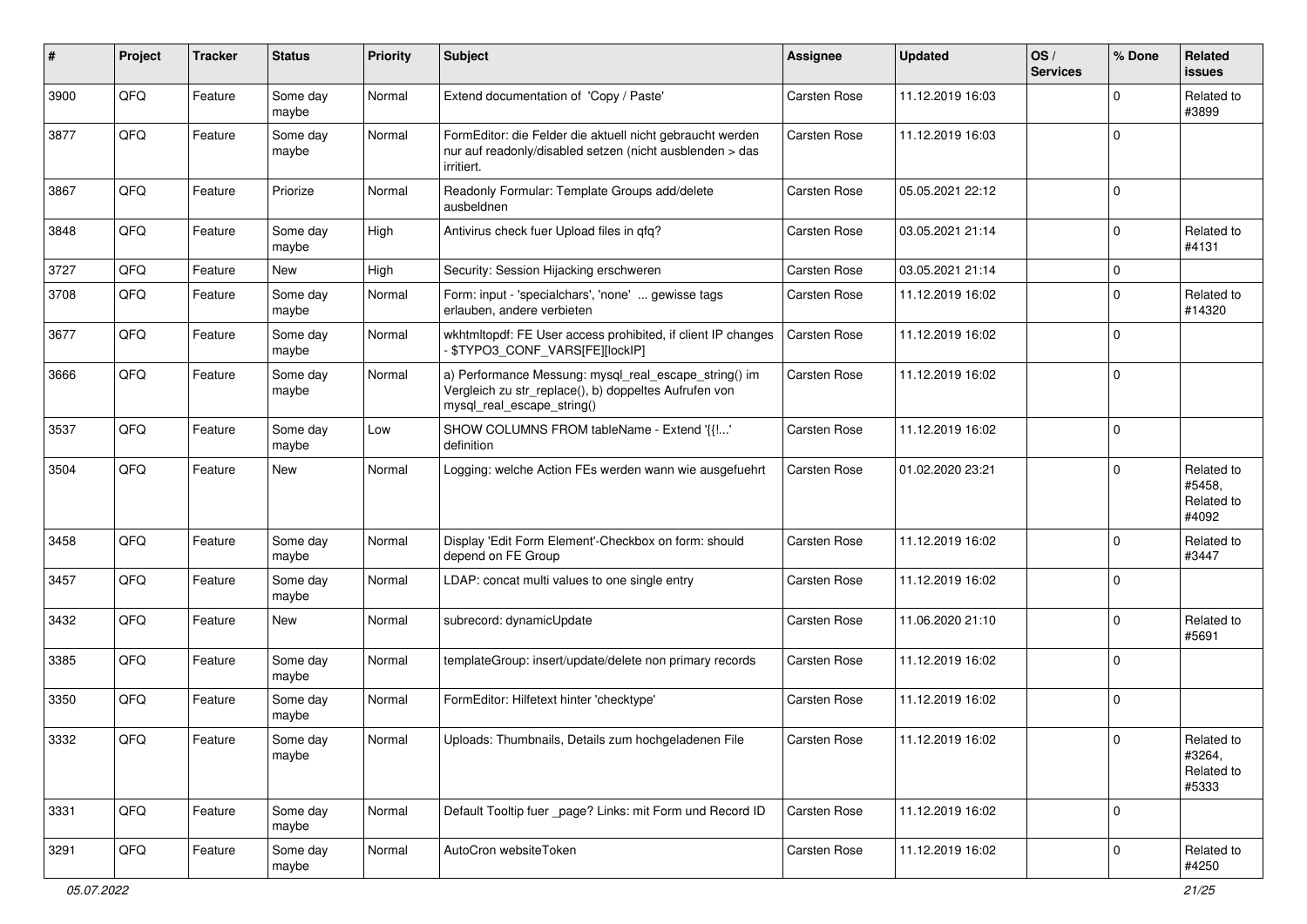| ∦     | Project | <b>Tracker</b> | <b>Status</b>     | <b>Priority</b> | <b>Subject</b>                                                                                                     | <b>Assignee</b> | <b>Updated</b>   | OS/<br><b>Services</b> | % Done      | <b>Related</b><br><b>issues</b>                                       |
|-------|---------|----------------|-------------------|-----------------|--------------------------------------------------------------------------------------------------------------------|-----------------|------------------|------------------------|-------------|-----------------------------------------------------------------------|
| 3285  | QFQ     | Feature        | Some day<br>maybe | Normal          | Zeichenlimit pro Feld: textarea / editor                                                                           | Carsten Rose    | 11.12.2019 16:02 |                        | $\Omega$    |                                                                       |
| 3273  | QFQ     | Feature        | Some day<br>maybe | Low             | Dirty Flag in Form                                                                                                 | Carsten Rose    | 11.12.2019 16:02 |                        | $\mathbf 0$ |                                                                       |
| 3267  | QFQ     | Feature        | Some day<br>maybe | Normal          | 2 Forms auf einer Seite: real + Read only                                                                          | Carsten Rose    | 11.12.2019 16:03 |                        | $\mathbf 0$ |                                                                       |
| 3216  | QFQ     | Feature        | Some day<br>maybe | Normal          | dynamic update für checkbox label2                                                                                 | Carsten Rose    | 11.12.2019 16:03 |                        | $\mathbf 0$ | Related to<br>#2081                                                   |
| 2995  | QFQ     | Feature        | Some day<br>maybe | Normal          | Dropdown JQuery Plugin: 'chosen' - Moeglichkeit um Select<br>Listen mehr Funktion zu geben. Kein Bootstrap noetig. | Carsten Rose    | 11.12.2019 16:03 |                        | $\mathbf 0$ |                                                                       |
| 2361  | QFQ     | Feature        | New               | Normal          | Logging wer/wann/wo welches Formular aufgerufen hat                                                                | Carsten Rose    | 11.12.2019 16:15 |                        | $\mathsf 0$ | Related to<br>#4432,<br>Related to<br>#7480                           |
| 2084  | QFQ     | Feature        | Some day<br>maybe | Normal          | Mailto mit encryption: Subrecord                                                                                   | Carsten Rose    | 11.12.2019 16:03 |                        | $\mathbf 0$ | Related to<br>#2082                                                   |
| 1946  | QFQ     | Feature        | Some day<br>maybe | Normal          | Kontrolle ob der ReadOnly Modus bei den<br>Formularelementen korrekt implementiert ist                             | Carsten Rose    | 11.12.2019 16:03 |                        | $\mathbf 0$ |                                                                       |
| 1635  | QFQ     | Feature        | Some day<br>maybe | Normal          | QFQ Extension content record: weitere Optionen<br>einblenden.                                                      | Carsten Rose    | 11.12.2019 16:03 |                        | $\mathbf 0$ |                                                                       |
| 12556 | QFQ     | Feature        | New               | Normal          | Pills Title: colored = static or dynamic on allrequiredgiven                                                       | Benjamin Baer   | 19.03.2022 17:49 |                        | $\mathsf 0$ |                                                                       |
| 12490 | QFQ     | Feature        | New               | Normal          | Loading Plugins in QFQ - see what tinymce does. (lazy<br>loading)                                                  | Benjamin Baer   | 08.06.2022 10:37 |                        | $\Omega$    | Related to<br>#12611,<br>Related to<br>#10013,<br>Related to<br>#7732 |
| 12476 | QFQ     | Feature        | <b>New</b>        | Normal          | clearMe: a) should trigger 'dirty', b) sticky on textarea resize                                                   | Benjamin Baer   | 04.01.2022 08:40 |                        | $\mathbf 0$ | Related to<br>#9528                                                   |
| 10003 | QFQ     | Feature        | Priorize          | Normal          | fieldset: stronger visualize group                                                                                 | Benjamin Baer   | 12.02.2020 08:13 |                        | $\mathbf 0$ |                                                                       |
| 9548  | QFQ     | Feature        | Feedback          | High            | FormElement: Pattern mismatch - optional report only on<br>focus lost                                              | Benjamin Baer   | 03.05.2021 21:14 |                        | $\mathsf 0$ |                                                                       |
| 9135  | QFQ     | Feature        | Priorize          | Normal          | Progress Bar generic / replace old hourglass download<br>popup                                                     | Benjamin Baer   | 03.01.2022 07:43 |                        | $\mathsf 0$ |                                                                       |
| 9130  | QFQ     | Feature        | Some day<br>maybe | Normal          | tablesorter: Automatic Row numbering / Zeilenummer                                                                 | Benjamin Baer   | 01.02.2020 23:22 |                        | $\mathsf 0$ |                                                                       |
| 7965  | QFQ     | Feature        | Priorize          | Normal          | Input type 'text' with visual format - currency                                                                    | Benjamin Baer   | 03.01.2022 07:45 |                        | $\mathbf 0$ |                                                                       |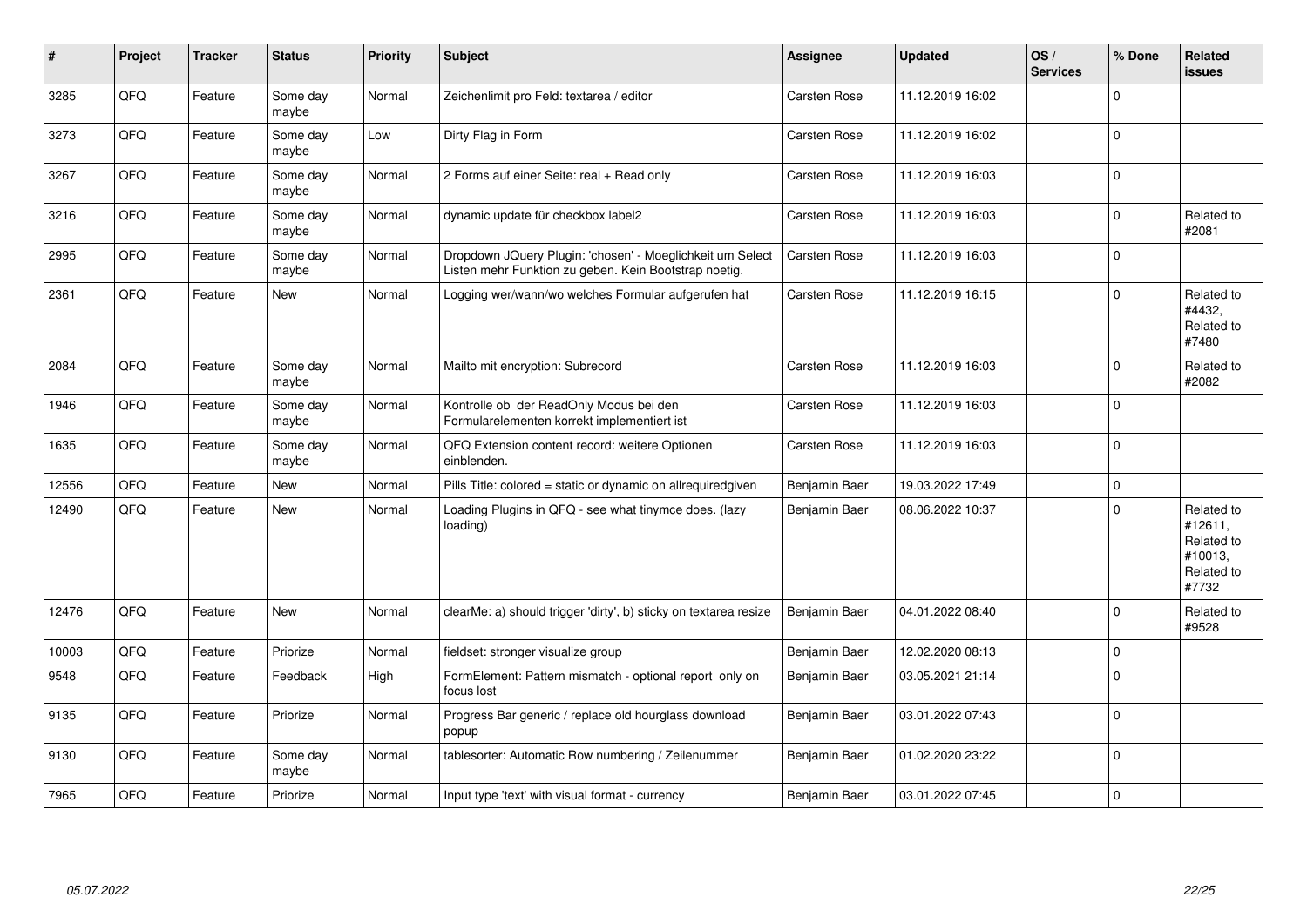| #     | Project | <b>Tracker</b> | <b>Status</b>     | <b>Priority</b> | <b>Subject</b>                                                                | <b>Assignee</b> | <b>Updated</b>   | OS/<br><b>Services</b> | % Done      | Related<br><b>issues</b>                                               |
|-------|---------|----------------|-------------------|-----------------|-------------------------------------------------------------------------------|-----------------|------------------|------------------------|-------------|------------------------------------------------------------------------|
| 7732  | QFQ     | Feature        | Some day<br>maybe | Normal          | Javascript: Lazy Loading der add on libs                                      | Benjamin Baer   | 08.06.2022 10:38 |                        | $\mathbf 0$ | Related to<br>#12611,<br>Related to<br>#12490,<br>Related to<br>#10013 |
| 7730  | QFQ     | Feature        | Priorize          | Normal          | SELECT Box: title in between                                                  | Benjamin Baer   | 01.02.2020 23:22 |                        | $\mathbf 0$ |                                                                        |
| 7602  | QFQ     | Feature        | ToDo              | High            | Multi Select: with checkboxes                                                 | Benjamin Baer   | 22.03.2022 09:07 |                        | $\mathbf 0$ |                                                                        |
| 6972  | QFQ     | Feature        | Some day<br>maybe | Normal          | Fabric Clipboard / cross browser tab                                          | Benjamin Baer   | 01.02.2020 23:21 |                        | $\mathbf 0$ |                                                                        |
| 6970  | QFQ     | Feature        | Some day<br>maybe | Normal          | tablesorter: default fuer 'sortReset' aendern von 'Ctrl' zu 'Alt'             | Benjamin Baer   | 01.02.2020 23:21 |                        | $\mathbf 0$ |                                                                        |
| 6870  | QFQ     | Feature        | Priorize          | Normal          | Click on '_link' triggers an API call                                         | Benjamin Baer   | 03.01.2022 08:25 |                        | $\mathbf 0$ |                                                                        |
| 6801  | QFQ     | Feature        | Priorize          | Normal          | Fabric: Maximize / FullIscreen                                                | Benjamin Baer   | 21.03.2022 09:56 |                        | $\mathbf 0$ |                                                                        |
| 6224  | QFQ     | Feature        | Priorize          | Normal          | Dynamic update: fade in/out fields                                            | Benjamin Baer   | 21.03.2022 09:50 |                        | $\mathbf 0$ |                                                                        |
| 5562  | QFQ     | Feature        | Priorize          | Normal          | Drag'n'Drop fuer Uploads                                                      | Benjamin Baer   | 21.03.2022 09:52 |                        | 0           | Related to<br>#9706                                                    |
| 5389  | QFQ     | Feature        | Some day<br>maybe | Normal          | QFQ Design: Multline label / note                                             | Benjamin Baer   | 01.02.2020 23:19 |                        | $\mathbf 0$ |                                                                        |
| 5366  | QFQ     | Feature        | Priorize          | Normal          | Saving with keyboard shortcuts                                                | Benjamin Baer   | 21.03.2022 09:47 |                        | $\mathbf 0$ |                                                                        |
| 5024  | QFQ     | Feature        | Some day<br>maybe | Normal          | Fabric: Generate PDF with edits                                               | Benjamin Baer   | 01.02.2020 23:20 |                        | $\mathbf 0$ | Related to<br>#10704                                                   |
| 4420  | QFQ     | Feature        | Some day<br>maybe | Normal          | Client: Local Storage - store the changes of a form, local in<br>the browser. | Benjamin Baer   | 11.12.2019 16:02 |                        | $\mathbf 0$ |                                                                        |
| 3692  | QFQ     | Feature        | Some day<br>maybe | Normal          | QFQ Webseite                                                                  | Benjamin Baer   | 11.12.2019 16:02 |                        | $\mathbf 0$ | Related to<br>#5033                                                    |
| 3415  | QFQ     | Feature        | Some day<br>maybe | Normal          | FE Login Box Templatefile                                                     | Benjamin Baer   | 11.12.2019 16:02 |                        | $\mathbf 0$ |                                                                        |
| 14185 | QFQ     | Feature        | New               | Normal          | External/Autocron.php - better suitable directory                             | Support: System | 28.05.2022 11:03 |                        | $\mathbf 0$ |                                                                        |
| 12156 | QFQ     | Feature        | New               | Normal          | Form: Optional disable 'leave page'                                           |                 | 03.05.2021 20:45 |                        | $\mathbf 0$ |                                                                        |
| 12135 | QFQ     | Feature        | <b>New</b>        | Normal          | Subrecord: Notiz                                                              |                 | 24.04.2021 16:58 |                        | 0           |                                                                        |
| 12039 | QFQ     | Feature        | New               | Normal          | Missing htmlSpecialChar() in pre processing on form submit                    |                 | 18.02.2021 00:09 |                        | $\mathsf 0$ | Related to<br>#14320                                                   |
| 12038 | QFQ     | Feature        | New               | Normal          | a) STORE_VAR: filenameOnlyStripUniq, b) SP:<br>QSTRIPUNIQ()                   |                 | 17.02.2021 23:55 |                        | $\mathsf 0$ |                                                                        |
| 11850 | QFQ     | Feature        | New               | Urgent          | Wizard Form: basierend auf einer Tabelle eine Form<br>anlegen.                |                 | 03.05.2021 21:12 |                        | $\mathbf 0$ | Blocked by<br>#8082                                                    |
| 11716 | QFQ     | Feature        | New               | Normal          | Form an beliebiger Stelle im Report anzeigen                                  |                 | 09.12.2020 09:47 |                        | $\mathsf 0$ |                                                                        |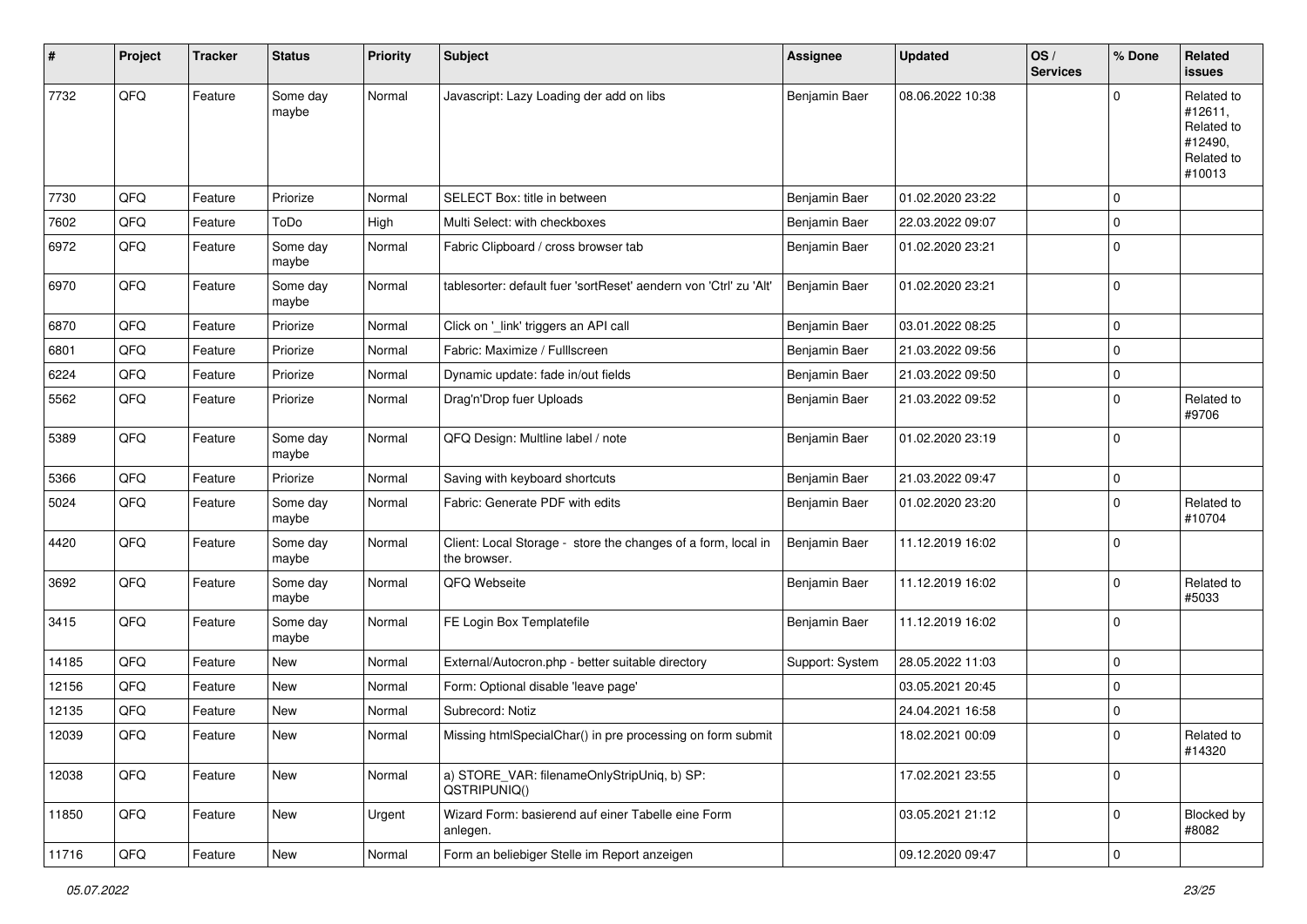| $\sharp$ | Project | <b>Tracker</b> | <b>Status</b>     | <b>Priority</b> | <b>Subject</b>                                                                   | <b>Assignee</b> | <b>Updated</b>   | OS/<br><b>Services</b> | % Done      | Related<br><b>issues</b>                    |
|----------|---------|----------------|-------------------|-----------------|----------------------------------------------------------------------------------|-----------------|------------------|------------------------|-------------|---------------------------------------------|
| 11535    | QFQ     | Feature        | New               | Normal          | Ability to create SQL columns in frontend QFQ forms                              |                 | 17.11.2020 12:11 |                        | $\Omega$    |                                             |
| 11534    | QFQ     | Feature        | <b>New</b>        | Normal          | Report: Action on selected rows - Table batchprocessing<br>feature               |                 | 18.11.2020 08:15 |                        | $\mathbf 0$ |                                             |
| 10874    | QFQ     | Feature        | <b>New</b>        | Normal          | Erstellen eines Foreign Keys in der Tabelle "FormElement"                        |                 | 13.07.2020 10:11 |                        | 0           |                                             |
| 10763    | QFQ     | Feature        | <b>New</b>        | Normal          | form accessed and submitted despite logout?                                      |                 | 16.06.2020 11:43 |                        | 0           |                                             |
| 10738    | QFQ     | Feature        | Some day<br>maybe | Normal          | CORS headers for external API requests                                           |                 | 10.06.2020 14:00 |                        | $\mathbf 0$ |                                             |
| 10384    | QFQ     | Feature        | <b>New</b>        | Normal          | Parameter Exchange QFQ Instances                                                 |                 | 07.05.2020 09:38 |                        | $\mathbf 0$ |                                             |
| 10345    | QFQ     | Feature        | <b>New</b>        | Normal          | Templates - Patterns QFQ Style                                                   |                 | 03.05.2021 21:01 |                        | 0           | Related to<br>#10713                        |
| 10114    | QFQ     | Feature        | <b>New</b>        | High            | Symbol (Link): 'G:' (Glyphicon) replaced by 'i:' (icon)                          |                 | 07.12.2021 17:19 |                        | $\mathbf 0$ | Related to<br>#3797,<br>Related to<br>#4194 |
| 9853     | QFQ     | Feature        | <b>New</b>        | Normal          | Check das SQL / QFQ / Mail Logfile geschrieben wird                              |                 | 09.01.2020 11:15 |                        | 0           |                                             |
| 8056     | QFQ     | Feature        | Some day<br>maybe | Normal          | Termin Organisation (Reservation)                                                |                 | 01.02.2020 23:19 |                        | 0           | Related to<br>#8658                         |
| 7921     | QFQ     | Feature        | Some day<br>maybe | Normal          | Rest API Export: URL kuerzer machen                                              |                 | 01.02.2020 23:19 |                        | $\mathbf 0$ |                                             |
| 7278     | QFQ     | Feature        | Some day<br>maybe | Normal          | Form: Wert vordefinieren der immer gesetzt wird                                  |                 | 02.05.2021 09:27 |                        | $\mathbf 0$ |                                             |
| 7229     | QFQ     | Feature        | Some day<br>maybe | Normal          | New FormElement.type: Button                                                     |                 | 01.02.2021 12:32 |                        | $\mathbf 0$ |                                             |
| 7108     | QFQ     | Feature        | Some day<br>maybe | Normal          | QFQ Wrap Elements                                                                |                 | 11.12.2019 16:01 |                        | $\Omega$    |                                             |
| 7106     | QFQ     | Feature        | Some day<br>maybe | Normal          | Beispiel Nummerierung von Rows in Report                                         |                 | 11.12.2019 16:01 |                        | $\Omega$    |                                             |
| 7105     | QFQ     | Feature        | Some day<br>maybe | Normal          | Beispiel wie man in einer zweiten Tabelle speichert.                             |                 | 11.12.2019 16:01 |                        | $\mathbf 0$ |                                             |
| 7104     | QFQ     | Feature        | Some day<br>maybe | Normal          | Manual: hint about escaping if '\r' appears in mail body                         |                 | 11.12.2019 16:01 |                        | $\Omega$    |                                             |
| 7100     | QFQ     | Feature        | Some day<br>maybe | Normal          | Download: log access, max downloads, time limit                                  |                 | 01.02.2020 23:19 |                        | $\mathbf 0$ |                                             |
| 6992     | QFQ     | Feature        | Some day<br>maybe | Normal          | DB exception: Syntax Highlight                                                   |                 | 11.12.2019 16:01 |                        | $\mathbf 0$ | Related to<br>#5450                         |
| 6704     | QFQ     | Feature        | Some day<br>maybe | Normal          | Upload Mode: Bilder in Notizen rechts sollen aktuellen<br>Upload repräsentieren. |                 | 01.02.2020 23:19 |                        | $\Omega$    | Related to<br>#3264                         |
| 6515     | QFQ     | Feature        | Some day<br>maybe | Normal          | Formular: Felder dynamisch ein/ausblenden                                        |                 | 11.12.2019 16:02 |                        | $\mathbf 0$ |                                             |